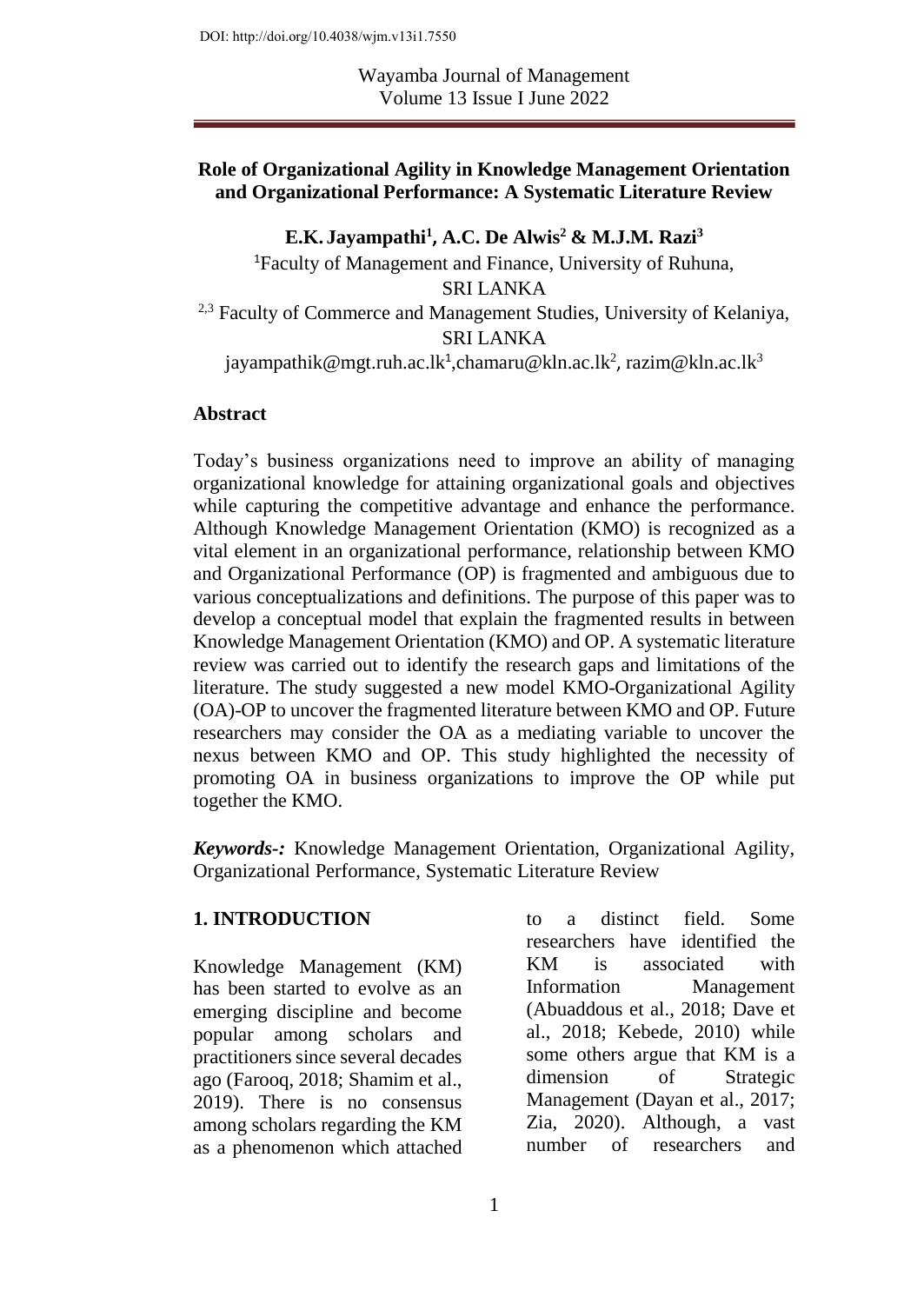practitioners have taken steps to introduce and follow KM and its related theories into their studies, the relatedness of KM into a specific field remains unclear. However, it has been failed to observe the actual significance of KM about any of respective fields (Farooq, 2018; Kebede, 2010). This severity of interest was resulted, KM has been viewed as a significant strategic asset of an organization which determines the competitive advantage (Shamim et al., 2019a, 2019b; Zia, 2020; Paswan & Wittmann, 2009), organizational growth and performance (Reyes et al., 2015; Wang & Wang, 2012; Wang & Lin, 2012; Yashou & Jian, 2011).

With the advent of new mechanisms, different concepts have derived to assess the KM capabilities in an organization. As such, Knowledge Management Orientation (KMO) identified as a key metric to understand the KM behavior of an organization (Zia, 2020; Hussein et al., 2018; Wang et al., 2009; Wang, C.L., 2008). KMO is a reliable and valid measure to identify the KM oriented behaviors of firms (Wang & Lin, 2013). It examines the effect of KM on creating organizational capabilities and improving organizational performance. The knowledge based view theory provides the basic understanding about the KMO of an organization (Lin, 2015; Wang et al., 2008; Farooq & Vij, 2020; Hussein et al., 2019).

The KBV theory argues the knowledge as a strategic asset that influence to competitive advantage and the growth of the business.

Business performance indicated how far a business is managing well or what degree of success is achieved by delivering quality products and service to their customers while maximizing the stakeholders' wealth (Perera & Perera, 2020). Assessing the firm performance has been becoming an important strategic management practice by organizations. Many scholars and practitioners have considered measuring firm performance as a one of the prime objectives as it directly influences on performance improvements (Javed, 2020; Williams, 2018).

Effective introduction and implementation of KMO becomes an imperative strategic issue in achieving organizational success (Farooq & Vij, 2018; Liu et al., 2014; Jasimuddin & Zhang 2008; Mills & Smith 2011). KMO reflects the firm's relative propensity to organizational memory, share the knowledge, assimilate the knowledge, and be receptive to new knowledge (Lin, 2015). KMO enables to explore, develop, and leverage the knowledge resources of an organization to acquire a significant level of business growth and success (Liu et al., 2014; Zheng et al., 2010). Many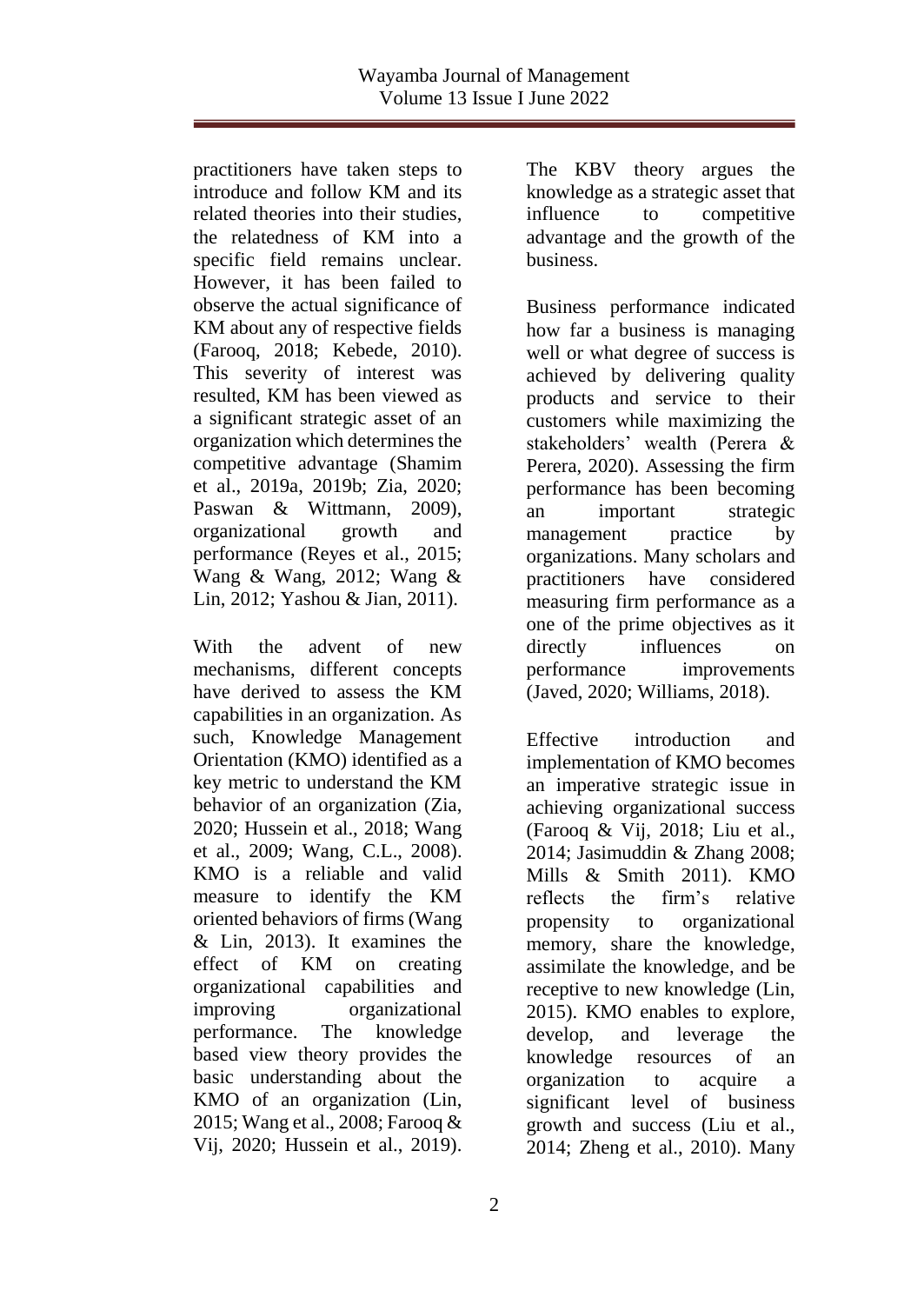literatures asserted that KMO drives organizations to attain organizational goals and objectives and enhance the performance (Liao & Wu 2010; Zia, 2020; Hussein et al., 2018; Wang et al., 2009; Wang, C.L., 2008; Reyes et al., 2015).

However, it is still unclear the influence of KMO on organizational performance (Chuang 2004; Miranda et al. 2011; Atthawej et al., 2020; Hussein et al., 2019; Liu et al., 2014). There are no conclusive findings and many contradictory arguments available on the KMO-OP relationship in the literature (Farooq & Vij, 2020; Tayyebirad & Alroaia, 2020; Hussein et al., 2018; Hussein, 2018; Saqib et al., 2017; Heisig, 2016; Alrubaiee et al., 2015; Nawab et al., 2015; Aliyu & Mahmood, 2015; Ashok et al., 2016; Nawaz et al., 2014; Massingham & Massingham, 2014; Zack et al., 2009; Darroch, 2005). Even though, many scholars have recognized the significance of KMO through the direct effect of KMO-OP, some have argued that a direct relationship could not be recognized between KMO and OP (Farooq & Vij, 2020; Hussein et al., 2019; Darroch 2005; Lee 2001; Liao & Wu 2010). Further, scholars have pronounced that no performance improvement is associated with KM oriented mechanisms in business organizations (Atthawej et al., 2020; Farooq & Vij, 2020;

Hussein et al., 2019; Dzenopoljac et al., 2018; Heisig, 2016; Ashok et al., 2016; Liu et al., 2014; Liao & Wu 2010; Bogner & Bansal, 2007; Kulkarni et al., 2007; Darroch 2005; Lee 2001). Additionally, Farooq & Vij have observed no direct effect from KMO on OP in 2020. Thus, literature on behavioral perspective of knowledge management is pronounced that KMO and OP combination is remained unclear and inconclusive. Further, scholars opined that the association between KMO and OP may result from the effect of some other factors. Especially, as literature highlighted, organizational factors like dynamic capabilities of an organization may influence on the KMO and performance relationship (Zia, 2020; Chung et al. 2012; Garrido-Moreno & Padilla-Meléndez, 2011; Farooq & Vij; 2019). Underlying the empirical gap exist in the literature, scholars have commended for more empirical studies to explore the underlying mechanism in the relationship between KMO and the organizational performance (Zia, 2020; du Plessis 2007; Wang & Wang 2012).

The dynamic capability theory postulates the firm's ability to adapt in dynamic market conditions as the critical source of superior performance (Liu et al. 2012). Dynamic capability affirmed the firm's ability to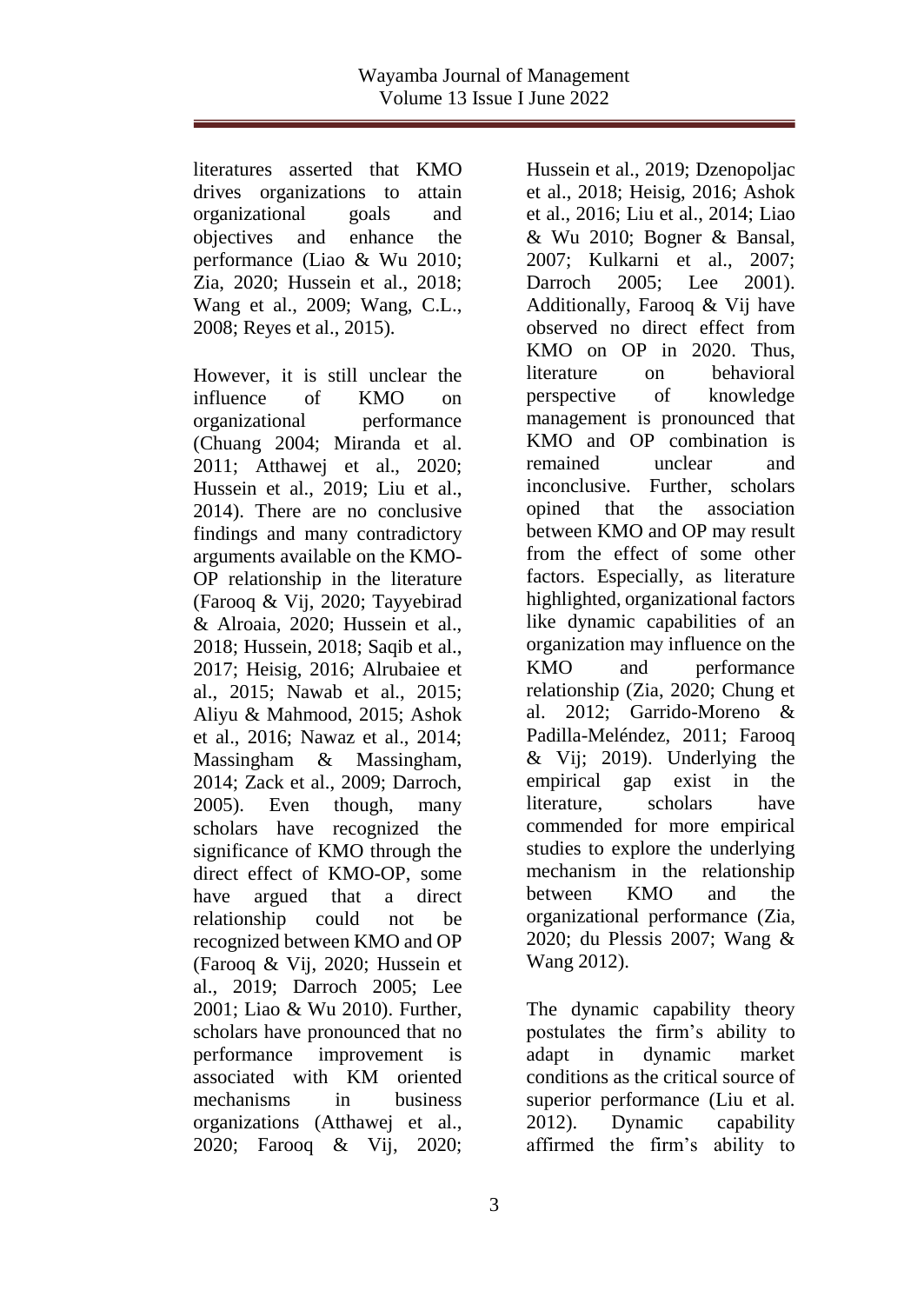recognize, integrate, develop, envisage, and reconfigure internal and external capabilities to dealt with environmental dynamics (Pavlou & El Sawy, 2011). Literature argues that KMO as a fundamental capability of an organization may influence on the dynamic capability and enhance the organizational performance (Cepeda & Vera 2007; Haas & Hansen 2005; Sher & Lee, 2004). KMO as a vital capability, provide an intellectual basis for organizations to respond for the internal and external contingencies (Ambrosini & Bowman, 2009).

Organizational Agility (OA) refers to the ability of an organization to respond and adjust itself for the sudden market changes and rapid innovative behaviors in the market (Navaro et al., 2015; Lu & Ramamurthy 2011; Sambamurthy et al. 2003).

Based on the significant relationship between OA and OP, the study expects to develop the missing interplay between KMO and OP through the interaction of OA. Owing an agile organization is a prerequisite and substantial to perform better in the turbulent economic environment. Therefore, this study suggests Organizational Agility (OA) as one of the key abilities of an organization to explore the KMO-OP relationship. OA refer to the ability of an organization to respond and adjust itself for the sudden market changes and rapid innovative behaviors in the market (Navaro et al., 2015; Lu & Ramamurthy 2011; Sambamurthy et al. 2003). OA is a fundamental requirement for firms to face for the change in main production factors to achieve goals and objectives of the organization, shareholders, employees, and other stakeholders (Kurniawan et al., 2020; Navaro et al., 2015; Shahrabi, 2012). Thus, organizational agility necessitates firms to quickly manage their knowledge resources to respond to the dynamic environmental conditions of the business (Theyel & Hofmann, 2020; Navaro et al., 2015). OA recognized as a direct source of superior organizational performance (Kurniawan et al., 2020; Liu et al., 2012; Overby et al., 2006).

Literature articulated that organizational memory, knowledge sharing practices, new knowledge absorption and assimilation are determined the effective and efficient OA (Chung et al., 2012; du Plessis, 2005). Although an extensive literature promoting KMO and its direct link to OP exists, few studies identify variables that mediate this relationship and, more specifically, no previous research which investigates the potential mediating effect of OA on this relationship. The lack of extensive study examining the effect of OA on the relationship between KMO, and OP motivates this study.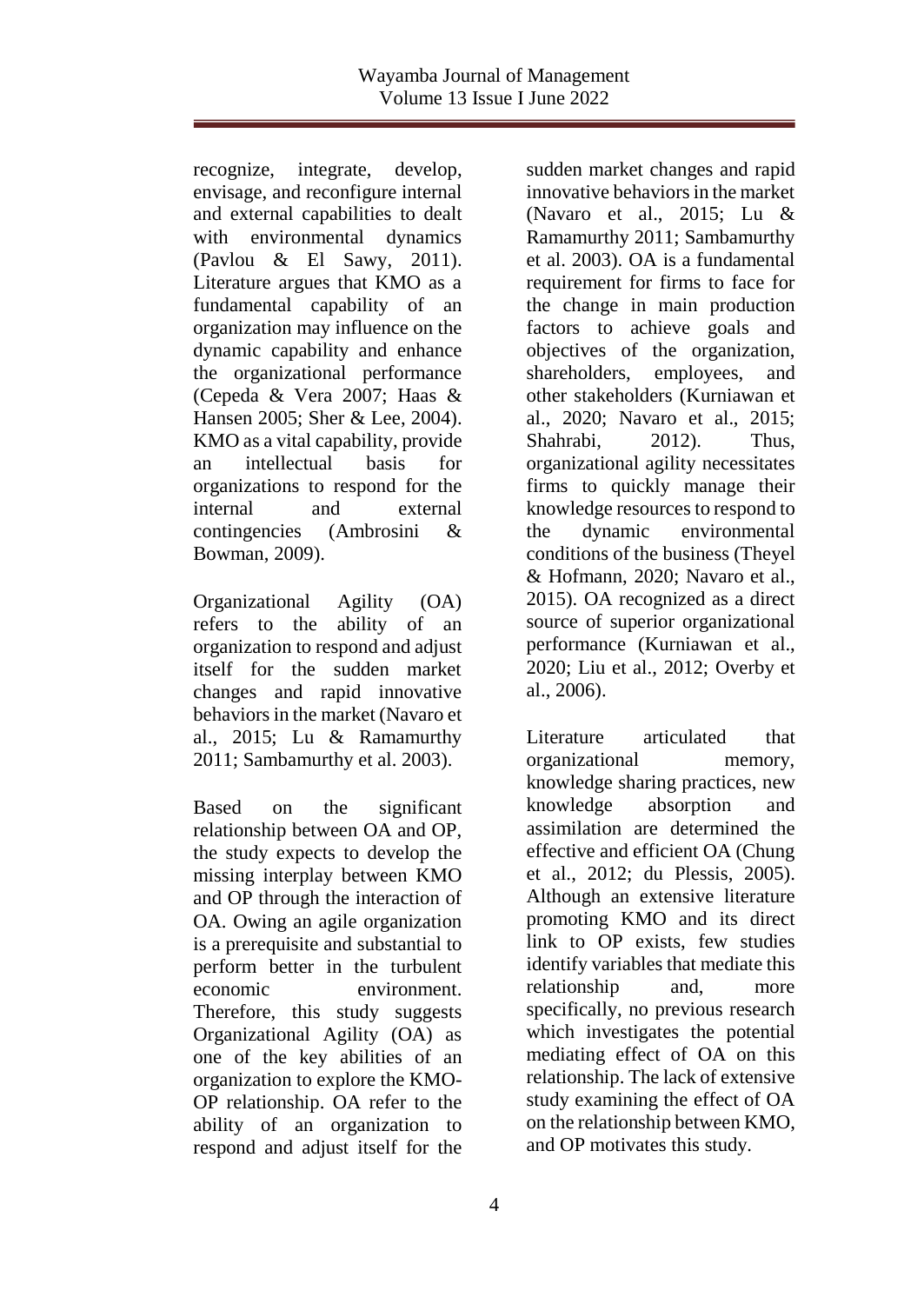The objective of this study was to supplements the applicability of OA to promote KMO-OP relationship. Thus, the study develops a link between KMO and OA, and considers the effect on organizational performance. The theoretical conceptualization of the study is grounded on the knowledge-based view theory which mainly discusses and determines the competitive advantage and organizational performance.

Outcomes of this study facilitate to understand efficient and effective utilization of knowledge resources during the dynamic and uncertain environments resulting in improved OP. Furthermore, this study highlights the necessity of formulating new policies to improve the organizational ability to work under uncertain and dynamic environment as essential strategic intervention to seek better and improved performance outcomes. Thereby, entrepreneurs and policymakers can re-assess, and re-design their strategic plans in accordance with the outcome of this study. The study emphasis that performance improvement could not be possible merely developing knowledge related strategies, it should be incorporated with organizational ability to work in an agile environment. If the policymakers and entrepreneurs can ensure that KMO ability of an organizational is correctly addressed the agile environmental conditions, the

study conclude that performance improvement is apparent.

# **2. METHODS**

The systematic literature review approach proposed by Hanafizadeh et al. (2014) was applied to identify the relevant literature for the study. A systematic review creates a platform for the process of identify, evaluate, and interpret all existing research findings which is relevant to the subjected field of study, the research questions, or the rising interest of phenomenon (Kitchenham & Charters, 2007). It was used the studies explored from the databases including Scopus, Science Direct, Emerald, IEE, Willey Online Library, and Taylor & Francis. The study was based on the studies related to KMO, organizational performance, knowledge-based view, dynamic capability, and organizational agility. Furthermore, the publication year, fully English transcript, and fulltext availability were considered as inclusion- criteria and the studies which do not exist in full text, and the doctoral & master level academic works were excluded.

Research papers published during the 2010-2022 were considered to recognize the contemporary issues and challenges in KMO related studies as this period is recognized as the period where KMO studies have gradually increased. As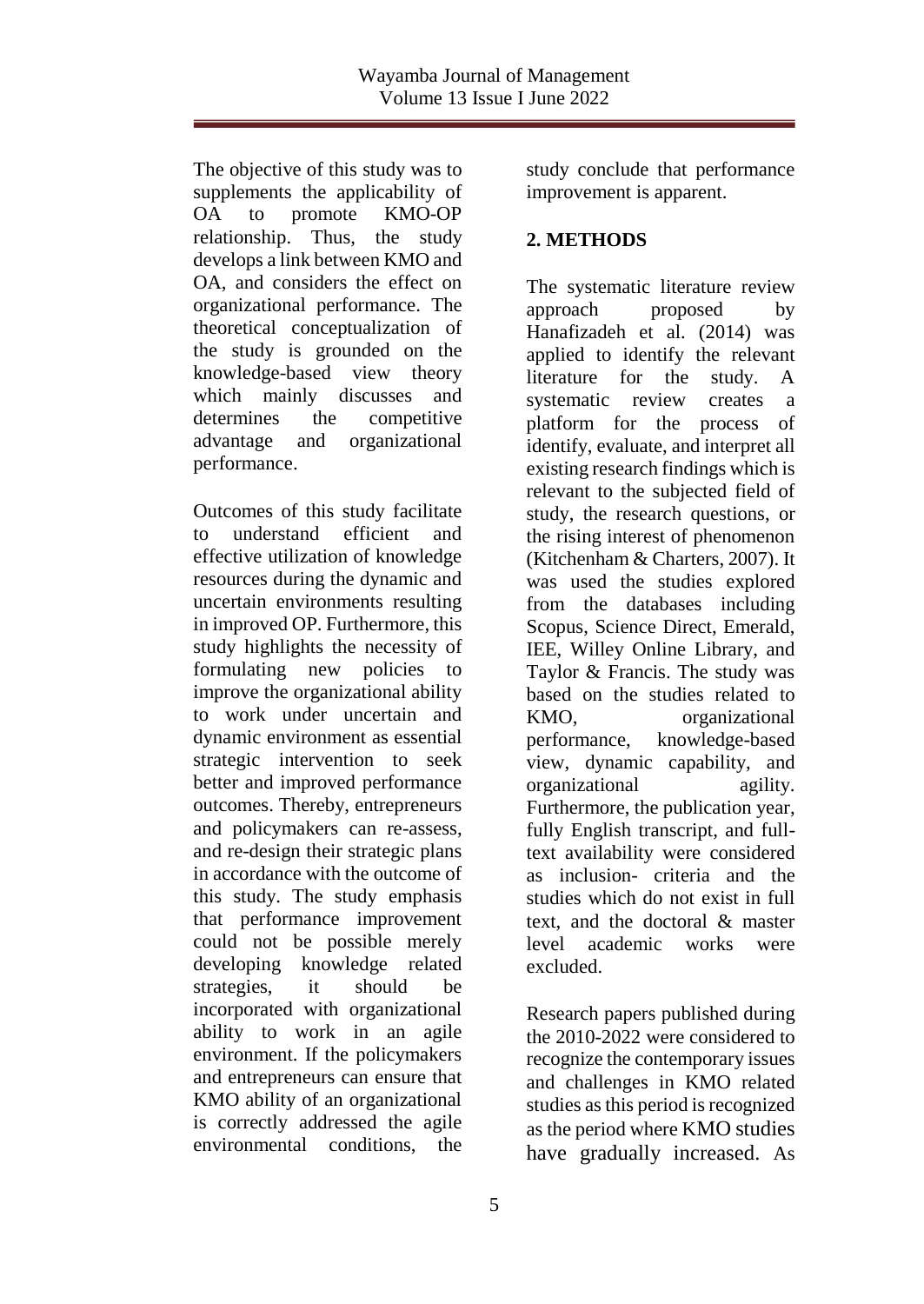Hussein et al. (2016), KMO has tremendously become popular as a field of study among scholars during following decade.

The main keywords used in the automatic search stage was KMO, OP, and OA were also used as keywords in the automatic search stage. Through the automatic stage, it was able to identify 108 studies initially. By removing the duplicated studies, 94 research papers were evaluated with the inclusion and exclusion criteria. Abstract, methodology and conclusion of each study was examined. Accordingly, another 37 studies were eliminated from the selected study database as they do not provide insights for the review. Examining the references of selected studies were able to identify several missing studies. Another 12 studies were identified as result of the manual search. Number of 07 studies were removed as they do not compatible with the quality assessment criteria of the study. Thus, a total of 62 studies were considered as primary studies for the purpose of this study. Based on the literature review, researchers were able to develop a conceptual model to address the gaps identified in the literature. The figure 1 illustrates the conceptual framework developed for the purpose of this study.

### **3. PROPOSED CONCEPTUAL MODEL AND STUDY PREPOSITIONS**

Refer: Figure 1: Proposed Conceptual Framework

# **3.1. Mediating role of Organizational Agility**

Chung et al. (2019) pointed out that the knowledge creation process promotes not only the creativity of the organization but also the competitive advantage improving the organizational agility. OA refers the ability of an organization to perceive opportunities for innovations and grasp the competitive market opportunities through accumulation of mandatory assets, knowledge, and relationships in a contingent and volatile environment (Sambamurthy et al., 2003). As Chung et al. elaborate; knowledge creation process enhances the OA. For the contemporary organizations work in a volatile and hypercompetitive environment, organizational agility, or the capability of sensitivity for environmental fluctuations and respond to those volatilities appropriately with rapid and intensified approaches becomes an increasing critical factor for the survival (Chung et al., 2019; Sambamurthy et al., 2003). Further, Sambamurthy and his group explains that knowledge creation process is understood the consequences of increasing organizational agility. Through the greater knowledge reach and richness creates a platform for OA (Chung et al., 2019; Sambamurthy et al., 2003). Organizational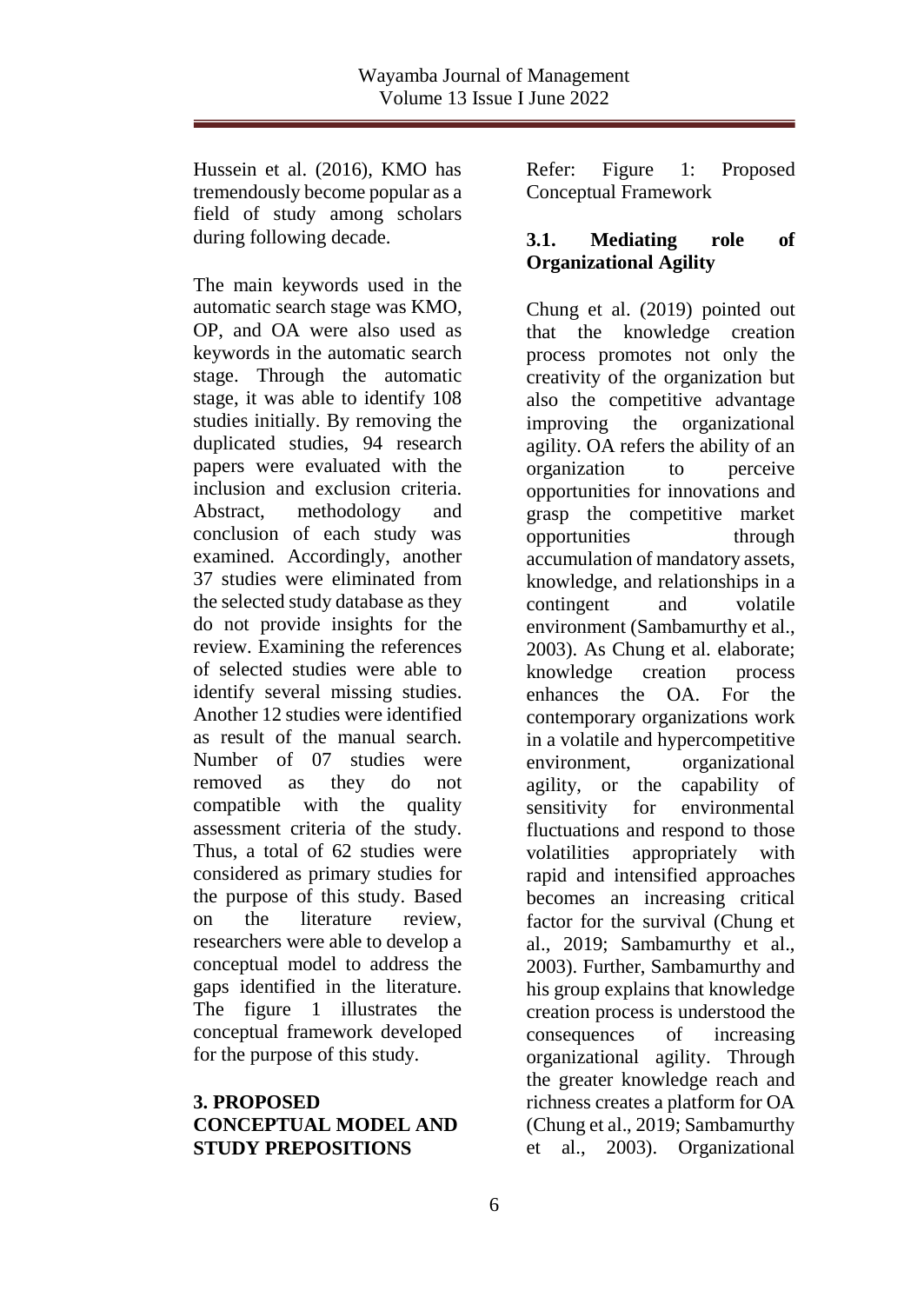agility plays as a complementary ability of the firm that facilitates to integrate resources, functions and knowledge in a rapid changing environment rather just applying the knowledge (Navarro et al., 2015). The level of knowledge gained, and its richness determine the ability for OA as practical or substantive knowledge assets permit organizations to come across quick decisions (Chung et al., 2019) with higher level of certainty nevertheless highly changing and volatile environment. Involving organizational members to exchange their ideas with others inspire to take innovative decisions and perspectives which enhance the organizational performance (Sambamurthy et al., 2003). Owing an agile organization is a prerequisite and substantial to perform better in the turbulent economic environment. The knowledge resources gained and stored by the organization can re-use or re-apply to enhance the decision-making process and provide innovative solutions for the sudden changes in the marketplace (Chung et al., 2019). Knowledge creation and management processes let firms to mobilize their intellectual resources at its maximum in the presence of agile competition (Chung et al., 2019). A mechanism which develops to grasp more tacit and implicit knowledge resources from internal and external sources may quickly translate opportunities

into valuable and marketable products and services (Nonaka et al., 1994). An advanced knowledge integration and coordination approach supports to quickly respond for the significant changes and critical occurrences in the marketplace (Sambamurthy et al., 2003). This directs organizations to quickly move from one temporary advantage to another with fast moving environmental conditions (Nonaka et al., 1994). A knowledge management system that focuses both internal and external knowledge resources enrich the firm's ability to detect more accurate and relevant information regarding the market opportunities and customers demand changes etc. KM oriented behavior of organizations promotes the coordination and integration among functional subunits (Chung et al., 2019) with greater knowledge generation. This enhances the organizational agility with rapid responding to the changes while accurately detecting the related changes and opportunities innovatively and sustainably. Furthermore, a continuous generation of new knowledge from authenticated knowledge generation or creation mechanism ensures to build a solid knowledge repository for creating short-mid-long-term advantages (Chung et al., 2019). OA, in turn, stimulates the firm performance through addressing unexpected market changes and issues with appropriate and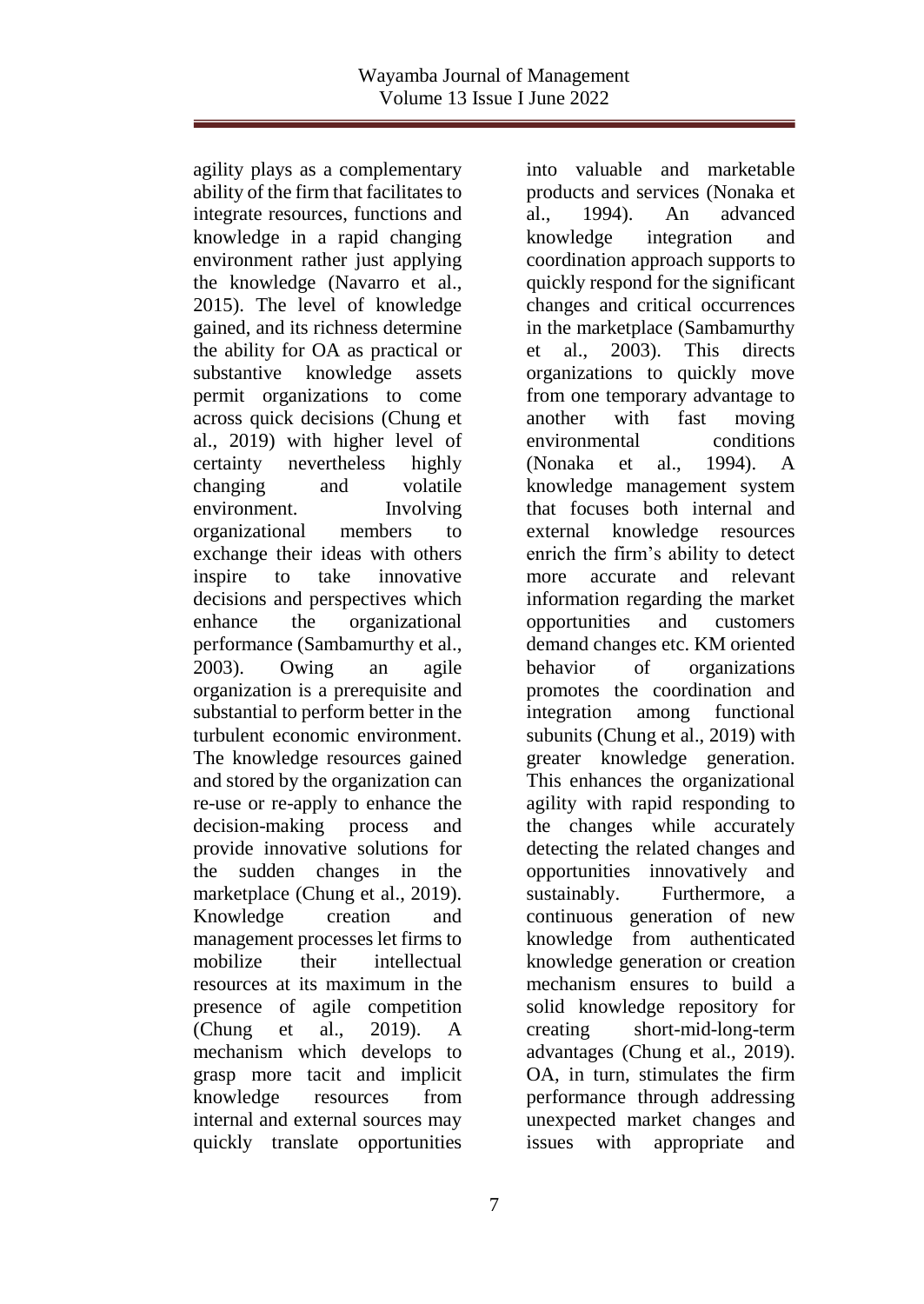innovative solutions (Sambamurthy et al., 2007). The ability to recognize and respond to issues and problems quickly provide an organization a higher degree of certainty. Agile organizations can better transform organizational knowledge resources to solve unexpected market changes and opportunities with solid and innovative solutions which leads to enhance organizational performance (Sambamurthy et al., 2007). Business intelligence shows a direct and positive relationship with OA (Doddy Ridwandono et al., 2019). Li et al. (2020) examined significance of ecommerce as a vibrant window of opportunity increases the organizational agility in agricultural firms. This study illustrates a mechanism that explain the impact of KMO on firm performance. Specifically, study proposes the KMO which include different arrays of knowledge sources and applications promote the organizational agility, which results in superior firm performance. When organizations align with more KMO practices stimulates OA more and promote OP in a greater extent. Thus, it assumes that OA plays a critical role in the relationship between KMO and OP.

## *P1: Organizational agility (OA) mediates the relationship between KMO and OP.*

## **3.2. Organizational Memory, Organizational Agility, and Organizational Performance**

Organizational Memory (OM) refers to a mechanism to capture, store and distribute knowledge resources gained from previous experience which can be used for decision making (Wang et al., 2008). As Farooq (2018) uttered, OM is a type of knowledge codification strategy that explicit knowledge of an organization is being stored and memorized. Under the OM, organizations acquire knowledge and store in different type of databases and documents and consider for decision making purposes (Farooq, 2018). Further, the OM can be identified as a process of acquisition, store, distribution, and retrieval of knowledge and information by organizations. Scholars have argued the importance of the knowledge resources available for re-use for the effective business performance (Farooq, 2018; Chirumalla & Parida, 2016). Memory of the organization creates avenues for organizational innovations. Existing knowledge resources help employees to think innovatively and produce new products and services. Moreover, managers can introduce new managerial techniques, ideas and methods using organizational memory (Yazhou & Jian, 2013). The knowledge codified in knowledge repositories can leverage the decision-making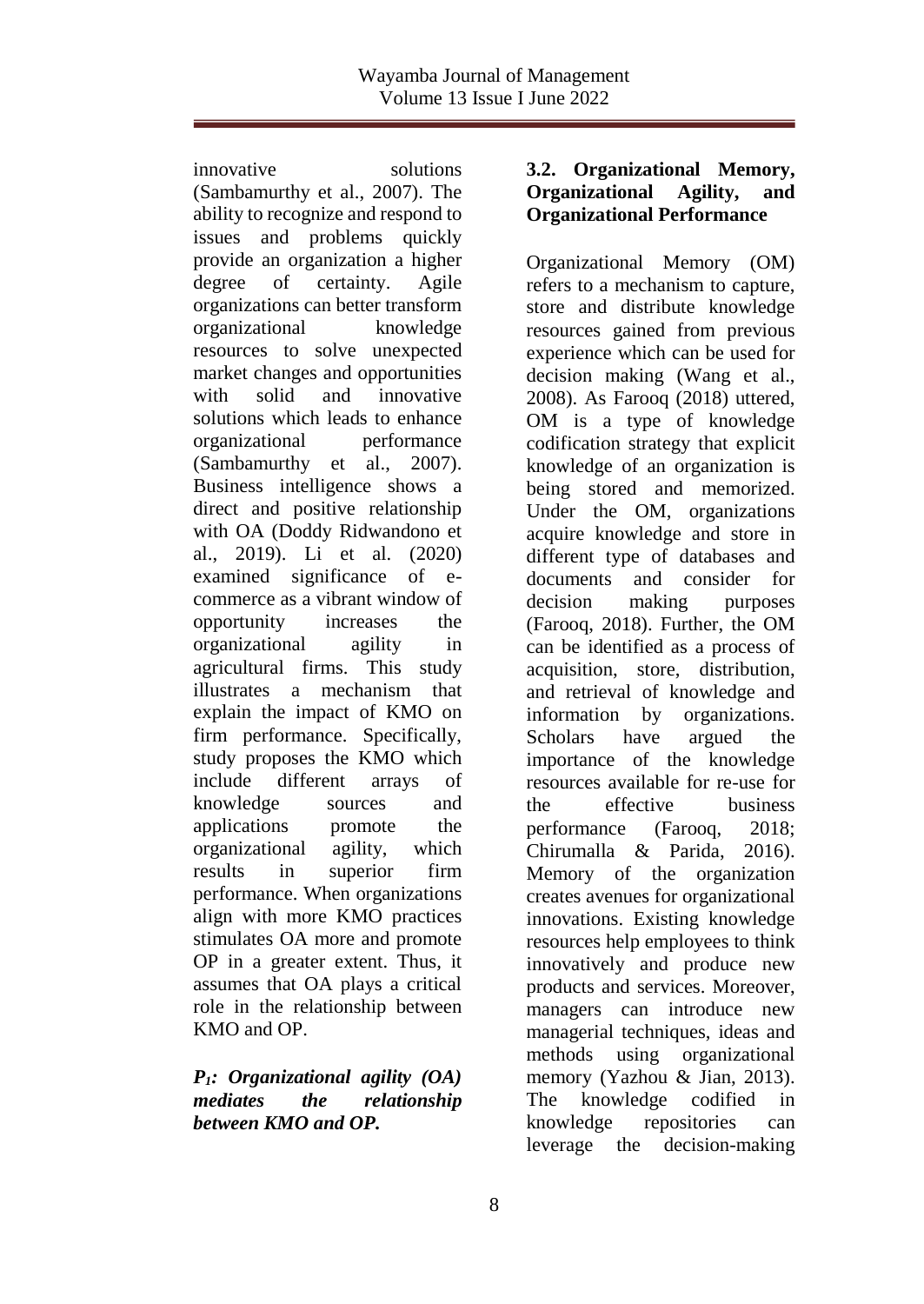process and stimulate for the competitive advantage (Watson and Hewett, 2006). Organizations who manage knowledge repositories accelerate the effective decision-making behavior addressing competitive dynamics innovatively and enhance the performance of organizations (Farooq, 2016; Farooq, 2018). Thus, organizations belong to a robust OM can enhance the agility of the organization and lead to business performance.

*P2. Organizational memory is positively related to OA which leads to organizational performance.*

## **3.3. Knowledge Sharing, Organizational Agility, and Organizational Performance**

Knowledge sharing refers to the tendency of an organization to enable, encourage and reward for knowledge exchanges in view of capturing implicit and explicit knowledge acquired by employees (Farooq, 2018; Vij & Farooq, 2016). Lin (2015) explained, knowledge sharing is the belief of exchanging knowledge, views, insights, experience, and skills captured by employees with others. Knowledge sharing is playing acritical role as an important determinant of KMO (Farooq, 2017; Wang et al., 2008). Sharing knowledge among knowledge workers of the firm facilitates to

address unexpected changes in the marketplace with innovative solutions (Farooq, 2018; Lin, 2015). Upon the survey results conducted based on crosssectional industries in Taiwan was found that KS has a significant effect on strengthening innovative capability of knowledge intensive organizations (Liao et al., 2016). When the organizational knowledge sharing is strengthened, innovative capability of the organization will be strengthened and improve the performance (Tsai, 2002). The integration of both implicit and explicit knowledge of an organization allows firms to adapt in response to changes in the market (Wang et al., 2008; 2009). Knowledge sharing is an important predictor of organizational performance (Farooq, 2018; Vij & Farooq, 2016). Organization can develop innovative solutions for the rapid changes in the marketplace through quickly access to the knowledge resources of innovation (Yazhou & Jian, 2013). Additionally, they uttered that KS is the way of accessing quickly to the knowledge needed in rapid changing and dynamic environments. Thus, the study proposes that the knowledge spirals which integrate both implicit and explicit knowledge of an organization stimuli the ability to respond sudden market changes and solve market issues with innovative solutions and lead to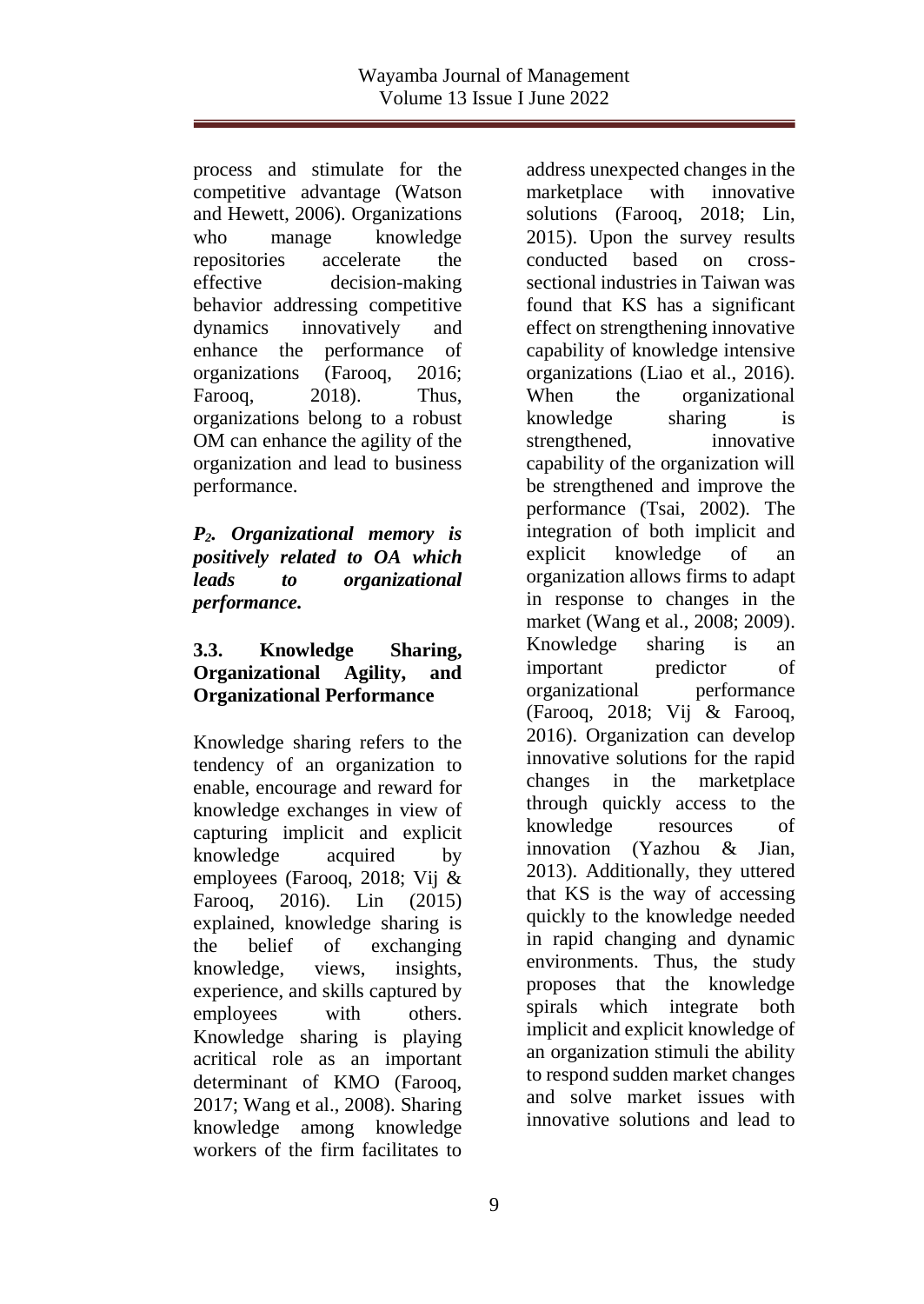enhance organizational performance.

*P3: Knowledge sharing is positively related to OA which leads to organizational performance.*

## **3.4. Knowledge Absorption, Organizational Agility, and Organizational Performance**

Knowledge absorption is the ability of an organization to identify new knowledge, integrate or assimilate, and implementing in the business activities (Wang et al., 2008). The ability to recognize new knowledge, bringing them into the organization and applying the knowledge with existing business practices are the functions of knowledge absorption. The knowledge does not generate only from internal sources but also absorption from the external sources and engagements (Hussein et al., 2018). Knowledge absorption is twofold; knowledge exploration and knowledge exploitation. New knowledge exploration focuses to identification and acquisition of new knowledge while new knowledge exploitation refers to utilization of existing knowledge (Cohen & Levinthal, 1990). Knowledge absorption is a key determinant of the dynamic capability such as market orientation of an organization and lead to enhance firm performance (Hussein et al; 2018; Yao et al., 2013; Yazhou & Jian, 2013). The

study conducted by Hussein et al. in 2019 pointed out that there Is a significant relationship between knowledge absorption and innovation, where Innovation is considered as a dynamic capability of the organization. The higher knowledge absorbed determine the higher level of innovative solutions will be (Hussein et al., 2019). KA ability of an organization forecast the strength of the organizational innovative capability in turbulence markets (Cohen and Levinthal, 1990). A study conducted based on 29 Chinese manufacturing firms discovered that firm's capability in dynamic situations is driven by the synergy of investment and absorption capacity of knowledge of the organization (Liu and white (1997). Further, Zahra and George (2002) pointed out that only the firms who have the real absorptive capability in knowledge can get the competitive advantage at the marketplace through innovations and product developments. Knowledge absorption is regarded as an absorptive capacity (Cohen & Levinthal, 1990) of an organization, and it related to enhance the dynamic capabilities of the firm (Hussein et al., 2019). Absorbed Knowledge through exploration and exploitation (Cohen & Levinthal, 1990) can be utilized to enhance dynamic capabilities like innovation, market orientation etc. (Hussein et al., 2019). Thus, the study proposes there should be a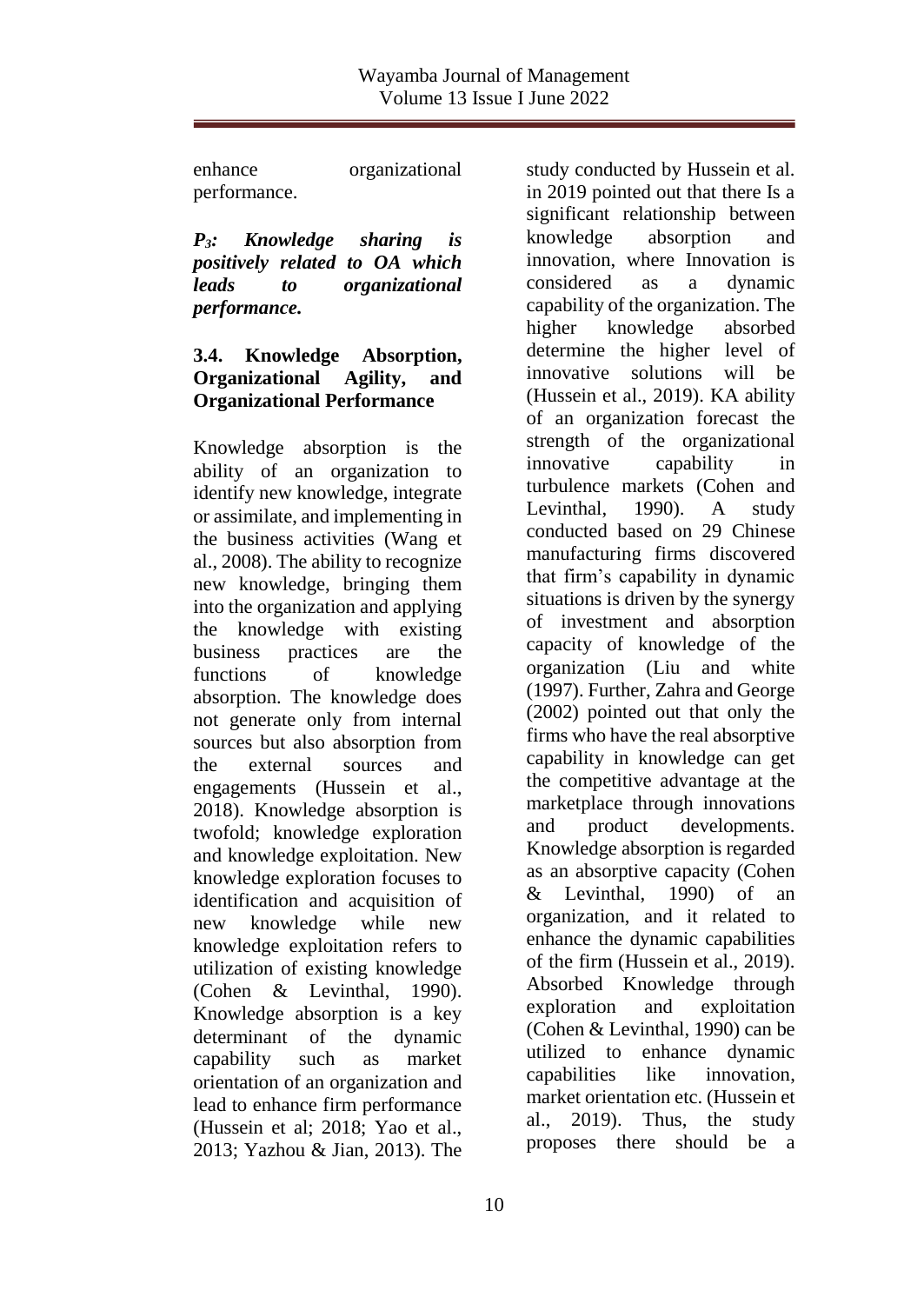combination between knowledge absorption as an absorptive capacity of the organization with the organizational agility which is a dynamic capability of the organization. The knowledge absorption may increase the agile processes of the organization and may lead to enhance the organizational performance.

*P4: Knowledge absorption is positively related to OA which leads to organizational performance.*

# **3.5. Knowledge Receptivity, Organizational Agility, and Organizational Performance**

Knowledge receptivity refers to the ability of an organization to encourage individual's ideas and assess the on a fair and effective basis regularly and incorporate those ideas into the business practice (Tabar & Nemati, 2013). Knowledge receptivity as defined by Wang et al (2008) is the comfort of an organization to generate knowledge internal sources. Organizational ability to focus on new knowledge from internal sources and incorporating such knowledge into the business activities is regarded as the knowledge receptivity. This simply called as internalizing of new knowledge within the organization. As Hueesin et al. (2019) defined, knowledge receptivity is the willingness of the firm to respect of individual's knowledge ownership through anticipating employee contribution in decision making and being rewarded. Some studies revealed that knowledge receptivity is the critical dimension of KMO (Hussein et al., 2017; 2018). Further, knowledge receptivity as an important dimension of KMO, found to have a strong effect on organizational performance (Hussein et al., 2016; Yazhou & Jian, 2013). Organizational innovation as a dynamic capability increases as the effect of knowledge receptivity (Han et al., 2008; Hussein et al., 2019). More receptivity to new knowledge ensures more ability in creative and innovative solutions for business changes. Market orientation mediates the relationship between KMO and firm performance (Hussein et al., 2018). Market orientation is regarded as a dynamic capability of an organization where agility is also plays a critical role in the organization as a dynamic capability. MO explains the indirect effect of KMO on business performance. Dynamic capability developments like organizational agility are strongly required to empowered by the knowledge based oriented behaviors (Kurniawan et al., 2020) like knowledge receptivity which drive to market change and the competitive advantage (Wilden et al., 2018). When the organization follows an open-door policy for individuals to welcome their ideas may progressively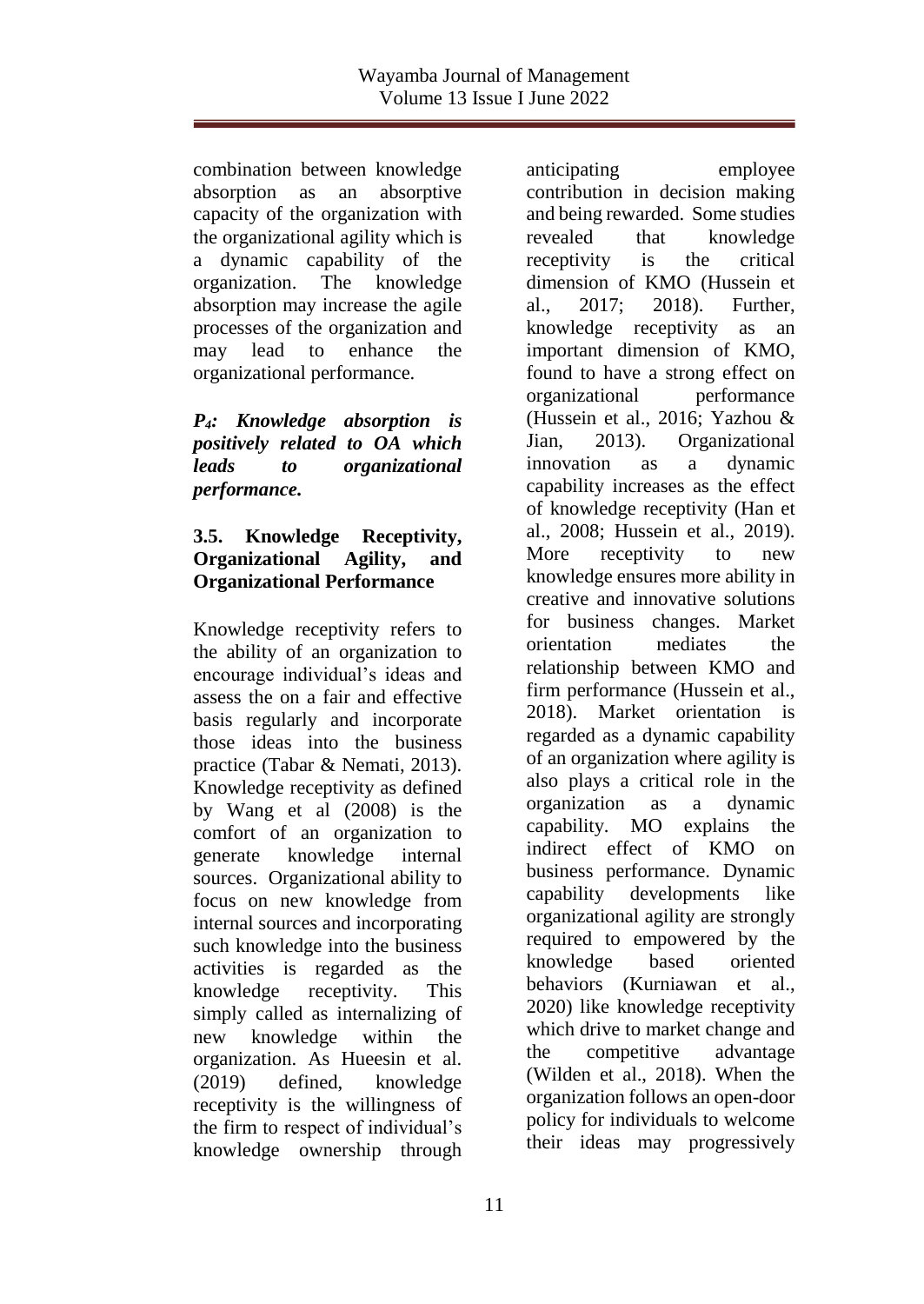affect to augment the dynamic capabilities of the firm (Hussein et al., 2019; Tabar & Nemati, 2013). Thus, the study proposes that knowledge receptivity can influence to increase organizational agility which leads to organizational performance.

### *P5: Knowledge receptivity is positively related to OA which leads to organizational performance.*

## **3.6. Knowledge Re-use, Organizational Agility, and Organizational Performance**

Effective KM development processes of an organization should promote the knowledge reuse in decision making to improve innovative capabilities (Yang, 2010; Yusr et al., 2017) in an agile environment. Organizational fluency on knowledge reuse (absorptive capacity) develops the dynamic capability of the organization (Gonzalez & Martine, 2017; Teece et al., 1997; Volberda et al., 2010). Absorptive capacity of an organization facilitates to gain more dynamic capabilities of the firm (Hussein et al., 2019). Knowledge reuse as a dynamic capability of the organization may proactively effect on the aspiration of pursuing new opportunities (Gonzalez & Martine, 2017) and develop novel and innovative mechanisms to commercialize them. Knowledge must be used to develop new

knowledge through integration, innovation and reuse for decision making (Ganzaroli et al., 2017; Gonzalez & Martine, 2017; Gonzalez et al., 2014). The ability of knowledge reuse or reexperience can support to create new knowledge or replace the existing knowledge as a dynamic capability of the organization (Nielsen, 2006; Volberda et al., 2010; Pinho et al., 2012). With the view of dynamic capabilities, Teece et al. (1997) mentioned that firm's ability to integrate, develop, and reuse knowledge powers may quickly respond to the organizational changes (García-Fernández, 2015; Gonzalez & Martine, 2017; Teece et al., 1997). The importance of knowledge reuse does not only mean exploiting skills and experience what the organization is already mastered but supporting to the competitive strategy to create new knowledge using prior knowledge obtained (Gonzalez & Martine, 2017). This knowledge reusing ability of an organization lead to enhance the dynamic capability of the organization (Zollo & Winter, 2002; Volberda et al., 2010) and lead to improve the performance (Cheng & Leong, 2017). Knowledge management processes which facilitate to reuse the organizational knowledge is treated as a strategic asset that generate the competitive advantage (Gonzalez & Martine, 2017; Raudeliūnienė, 2016; Ganzaroli et al., 2016). The better use of knowledge possesses in the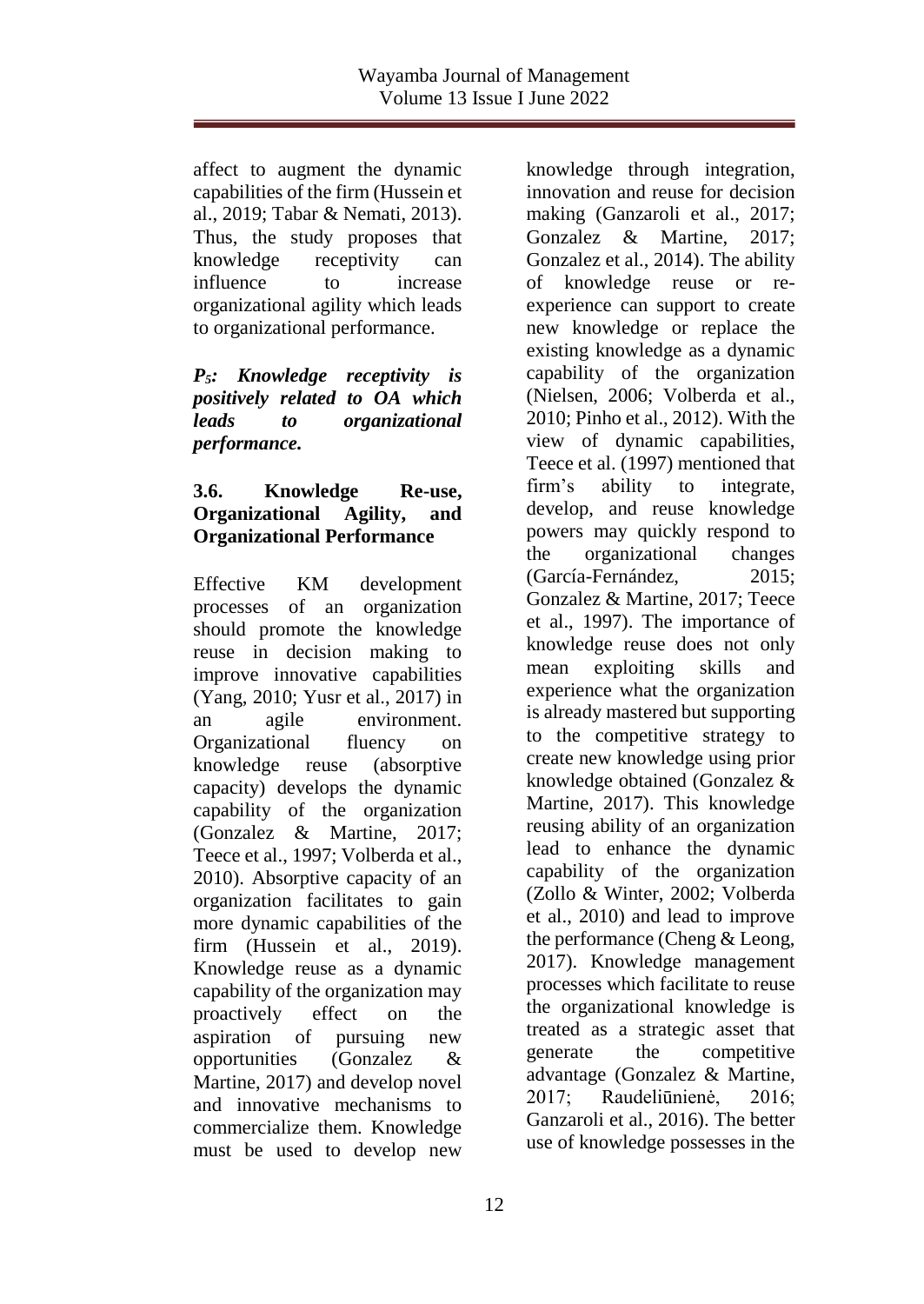organization repeatedly, reduce the complexity in the innovation process and strive to adapt in critical changes (Krstić & Petrović, 2012). Therefore, the study assumes that knowledge reuse as a capability of KMO effects to improve the organizational agility.

## *P6: Knowledge re-use is positively related to OA which leads to organizational performance.*

# **4. DISCUSSION AND CONCLUSION**

The study focuses to identify a new approach and assess KMO-OP combination in a holistic view. As Wang et al. (2008), KMO is an ability to manage organizational memory, knowledge sharing, knowledge absorption, and knowledge receptivity. KM related literature motivated to develop a holistic model to assess the effect of KMO as various conceptualizations and measurements available in the literature are fragmented.

In this study, KMO considers using multiple dimensions including organizational memory, knowledge sharing, knowledge absorption, knowledge receptivity, and knowledge reuse as a strategic approach to assess the strategic fit of the organizational knowledge management behavior to gain the competitive advantage and enhance the firm performance.

The effect of KMO on the organizational performance is extensively examined in the literature (Farooq, 2018; Lin, 2015; Wang et al., 2008; 2012; 2009). However, the systematic review of the KMO highlighted that the relationship between KMO and organizational performance is fragmented and no consensus among study findings (Jayampathi et al., 2020; Jayampathi et al., 2021). Therefore, the current study coupled the knowledge based view theory with the dynamic capability theory to assess the relationship between KMO-OP. Thus, the study focuses on the organizational agility as a dynamic capability of the firm which is an ability of the organization to quickly respond for the changing business environments creatively and innovatively. The study hypothesized a mediating effect of organizational agility on the association between KMO and OP. Managing the organizational knowledge towards better performance may support to enrich the organizational agility as a dynamic capability which extends more benefits to the organization.

Consideration of KMO and the organizational agility has a logical reasoning. If the KMO behavior of the organization is poor, it will be a danger to develop individuals with superior knowledge to develop creative and innovative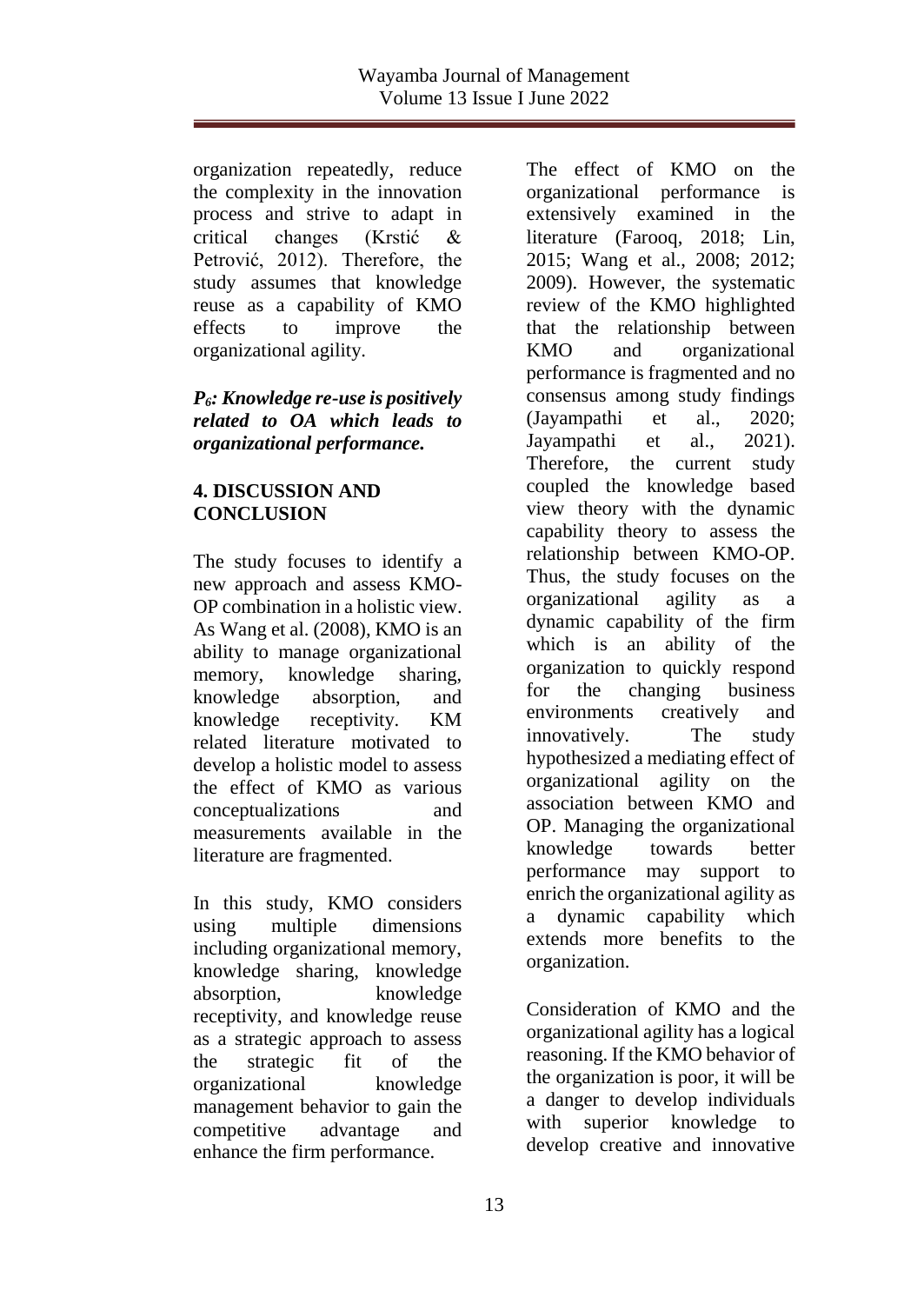solutions for quick market changes. Maintaining good knowledge repository, sharing culture, absorptive capacity of knowledge, assimilation of the knowledge and knowledge reuse may strengthen organizational knowledge workers and may support to develop productive decisions and generate new knowledge. The study based on the OA will be given prominent study contribution to the academia. OA cannot be separated from the use of knowledge and environmental factors. Integration of all these KMO dimensions together with organizational agility may create a superfluous competency to sustain the competitive advantage and improve the firm performance.

The study backs to the knowledge based view theory of the firm by evaluating organizational memory, knowledge sharing, knowledge absorption, knowledge receptivity, and knowledge reuse as important strategic assets to gain superior firm performance. Further, the study rationalized the propositions emerged from the study to operationalize the KMO model.

# **5. MANAGERIAL IMPLICATIONS**

A transparent KMO taxonomy may provide an organization the ability to adapt in quick market changes and uncertainties by responding innovatively. Thus, management of an organization needs to understand the strategic relevance of KMO to boost the organizational agility. As such, mangers can develop a program to extract required knowledge with employees and use them creatively and innovatively. Creating a learning culture including sharing experience, learning by doing approaches, and provide some fringe benefits to improve knowledge capabilities of employees should be accelerated. Hosting for new knowledge creation, storing, application, and reuse will be given extraordinary advantages for the company to achieve organizational performance and the competitive advantage in uncertain market conditions. It's vital to let knowledge workers to perform their jobs in a free and an open mind. This will automatically tend employees to being creative and innovative, and continuously deal with sudden changes and unexpected situations in the market with good faith.

The study provides insights for mangers to develop strategies to incorporate organizational creativity introducing knowledge management orientation practices. Business organizations can individually and mutually reinforce the knowledge management oriented behaviors to attain superior goals and objectives efficiently and effectively in the short and long run. Moreover, the study attempts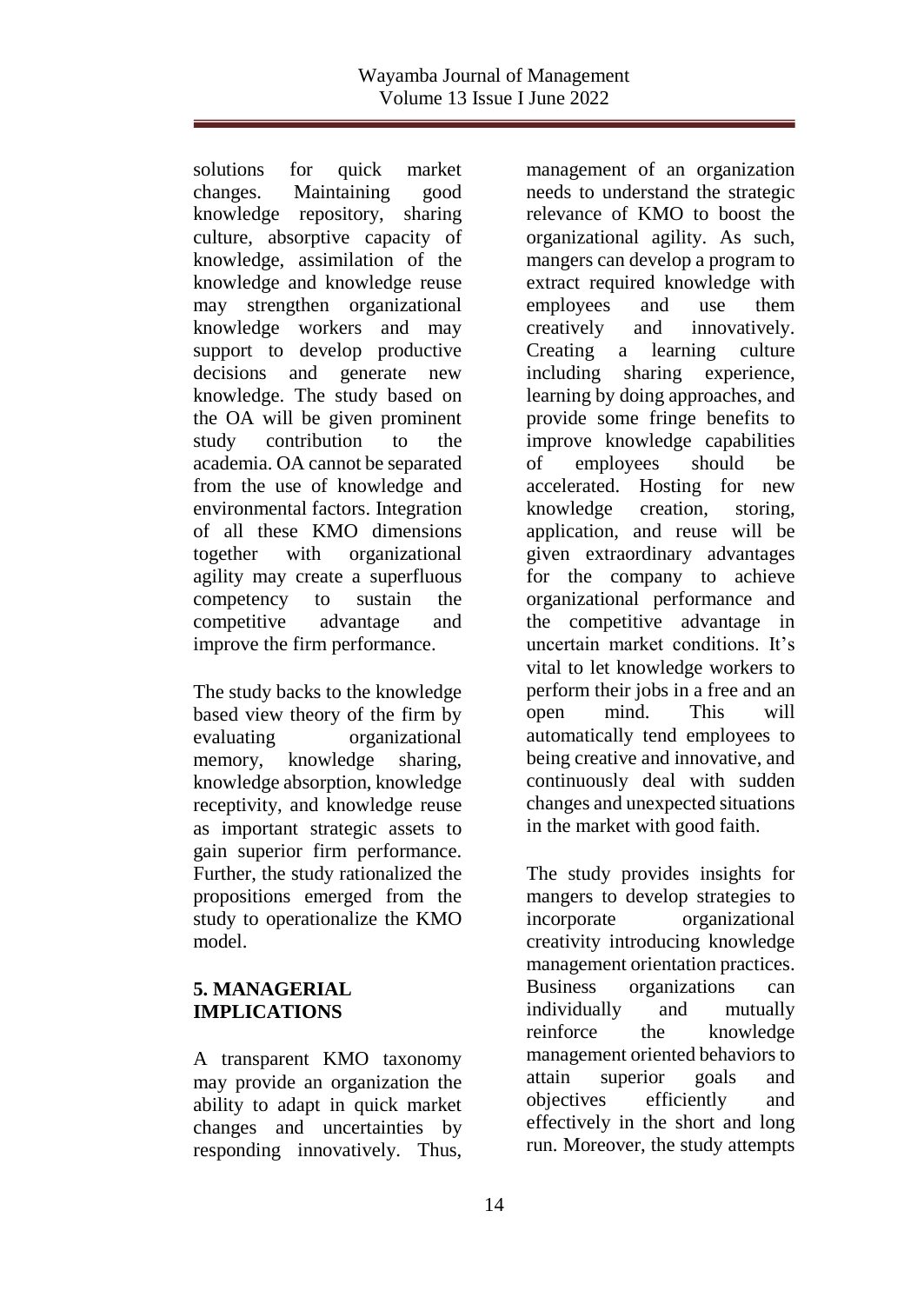to highlight the importance of organizational agility as a crucial factor fostering organizational creativity and adaptability. Mangers those who intend to develop new strategies to cope with organizations dynamics must understand the effect of agility as a major success factor in the future of their businesses.

KMO is considered as a strategic tool to assess the KM behavior of an organization. The dearth of established measurement to measure the KMO effective might be obstructing to strategic gain in superior organizational performance. First, the study identified that generating and sharing the knowledge are not only important to generate sufficient knowledge based culture in the organization. Knowledge as a strategic asset of the organization should be available for the purpose of reuse. In the long-run, knowledge reuse brings superfluous benefits to the organization to cope with the competitive advantage. The study suggests a new taxonomy to explain the KMO capability in a new array based on its characteristics.

Management of companies must understand the outcomes generated from the study and develop new mechanisms to frame out the organizational policies to create a knowledge management oriented behavior in their organizations. Managers should provide employees with relevant learning facilities to enhance their knowledge capabilities. Availability of required facilities to store knowledge and other required data is a responsibility of organizational leaders. Management of companies always must welcome their subordinates or lower level employee's valuable ideas and reward them regularly. Following an open door policy would inspire knowledge workers and motivate towards their jobs. It's a great responsibility of managers to facilitate to create a learning culture to upgrade the existing knowledge repositories and use them repeatedly. Using secondary data sources (reuse of knowledge) which are already available in the organization will limit unnecessary investments on knowledge creation. Advantages of knowledge reuse will entertain in the long-run of the company rather short term benefits.

# **6. LIMITATIONS AND FUTURE RESEARCH**

The present study is about the conceptualization of new research model that can be followed by an organization to achieve better results in managing their knowledge resources. Yet, the model proposed by the study has not empirically tested and still in the conceptualization stage. Therefore, it is difficult to come into a conclusion about the study propositions. Future studies may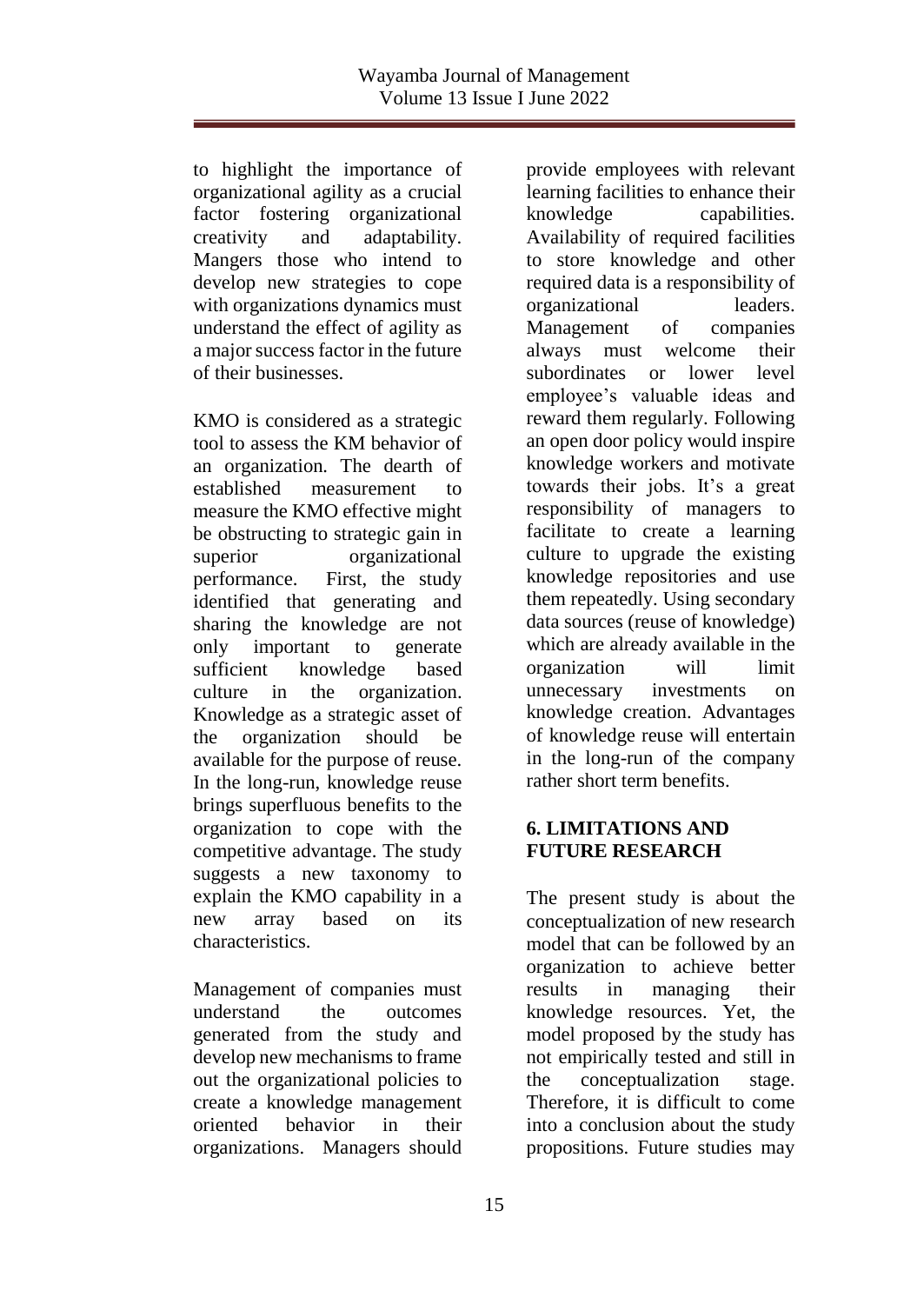require operationalizing the conceptualized model following a suitable and sophisticated scale development procedure. Confirmatory and exploratory factor analysis can apply to empirically validate the model and the propositions presented in the study. Future works may test the construct validity, convergent validity, discriminant validity, and composite reliability to validate the hypothetical model further. Although the study proposes the mediating role of organizational agility in the relationship between KMO-OP, it is completely based on prior research obligations and assumptions. An empirical study must be conducted to validate and

strengthen the arguments carried out from the study. Future models can be further studied to explain the real combination between KMO and OP by identifying antecedents poorly observed in the existing models, if any. Research works in future can consider some other moderating and mediating variables to understand the KMO-OP relationship better. Future studies may use size of the firm, human factors, organizational climate, leadership style, organizational learning, and entrepreneurial inclination etc. to understand whether KMO effect on business performance through direct or indirect effects of these variables.

#### **APPENDIX**



#### **Figure 1: Proposed Conceptual Framework**

Source: Literature Review (2010 -2020)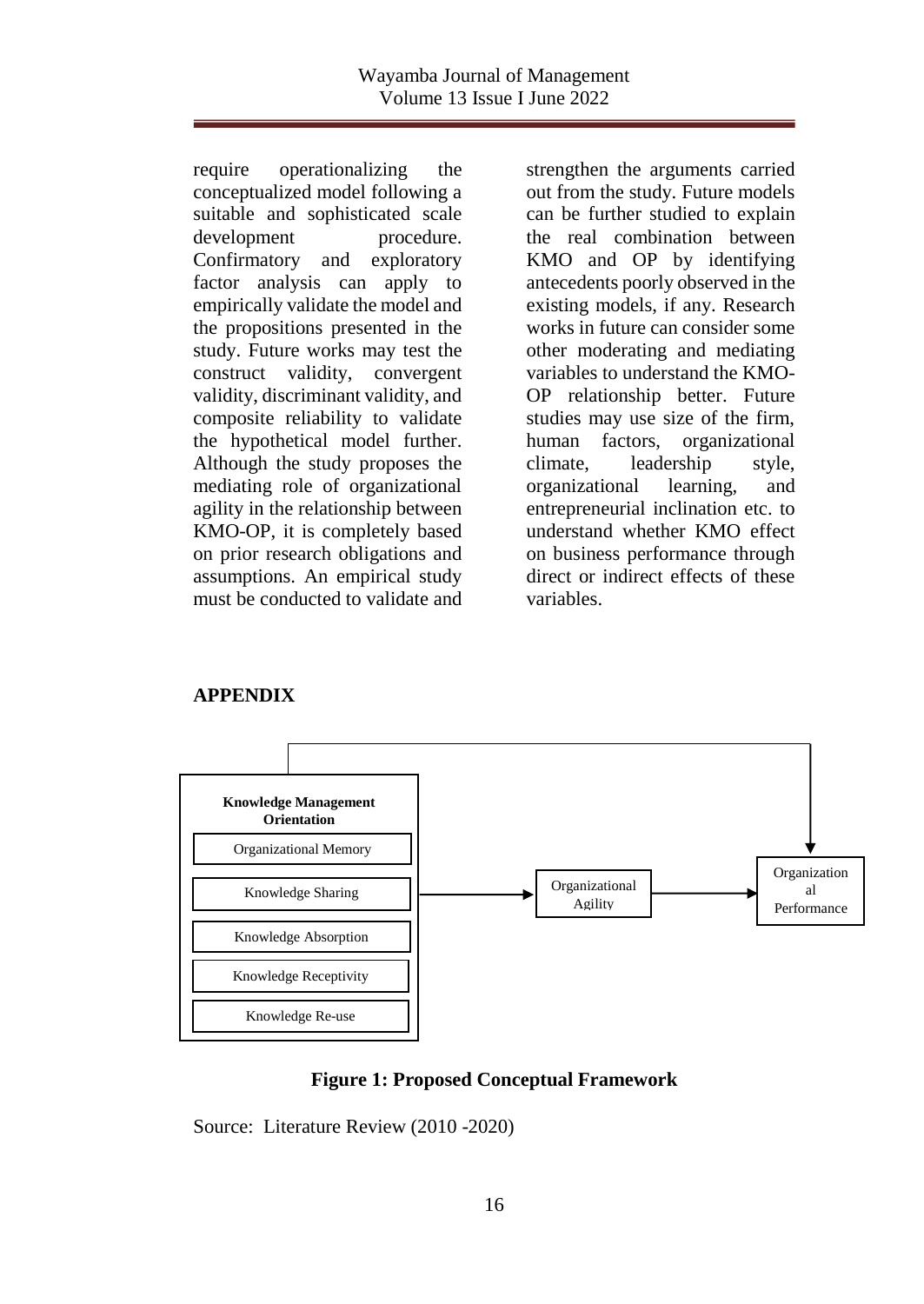| <b>Proposition</b>           | <b>Supportive sources</b>                  |
|------------------------------|--------------------------------------------|
| P1: Organizational agility   | Li et al., 2020; Chung et al., 2019; Doddy |
| (OA) mediates the            | Ridwandono et al., 2019; Navarro et al.,   |
| relationship between KMO     | 2015; Sambamurthy et al., 2007;            |
| and OP.                      | Sambamurthy et al., 2003; Nonaka et al.,   |
|                              | 1994                                       |
| P2. Organizational memory    | Farooq, 2018; 2016; Chirumalla &           |
| is positively related to OA  | Parida, 2016; Yazhou & Jian, 2013;         |
| which leads to               | Wang et al., 2008; Watson & Hewett,        |
| organizational performance.  | 2006                                       |
| P3: Knowledge sharing is     | Farooq, 2018; Farooq, 2017; Vij &          |
| positively related to OA     | Farooq, 2016; Lin, 2015; Liao et al.,      |
| which leads to               | 2016; Yazhou & Jian, 2013; Wang et al.,    |
| organizational performance.  | 2008; Tsai, 2002                           |
| P4: Knowledge absorption is  | Hussein et al., 2018; Yao et al., 2013;    |
| positively related to OA     | Yazhou & Jian, 2013; Wang et al., 2008;    |
| which leads to               | Zahra & George, 2002; Liu & White,         |
| organizational performance.  | 1997; Cohen & Levinthal, 1990;             |
| P5: Knowledge receptivity is | Hueesin et al., 2019; 2017; 2018; 2016;    |
| positively related to OA     | Tabar & Nemati, 2013; Yazhou & Jian,       |
| which leads to               | 2013; Han et al., 2008; Wang et al., 2008; |
| organizational performance.  | Kurniawan et al., 2020                     |
| P6: Knowledge re-use is      | Hussein et al., 2019; Gonzalez &           |
| positively related to OA     | Martine, 2017; Yusr et al., 2017;          |
| which leads to               | Gonzalez & Martine, 2017;                  |
| organizational performance.  | Raudeliūnienė, 2016; Ganzaroli et al.,     |
|                              | 2016; García-Fernández, 2015; Pinho et     |
|                              | al., 2012; Volberda et al., 2010; Yang,    |
|                              | 2010; Volberda et al., 2010; Nielsen,      |
|                              | 2006; Teece et al., 1997;                  |

# **Table 1. Propositions and supportive literature**

#### **REFERENCES**

Abuaddous, H.Y., Blaqees, J., & Sokkar, A.M.A. (2018). The Impact of Knowledge Management on Organizational Performance, *International Journal of Advanced* 

*Computer Science and Applications,* 9 (4), 204- 208.

Ambrosini, V., and Bowman, C. (2009). What are dynamic capabilities and are they a useful construct in strategic management?,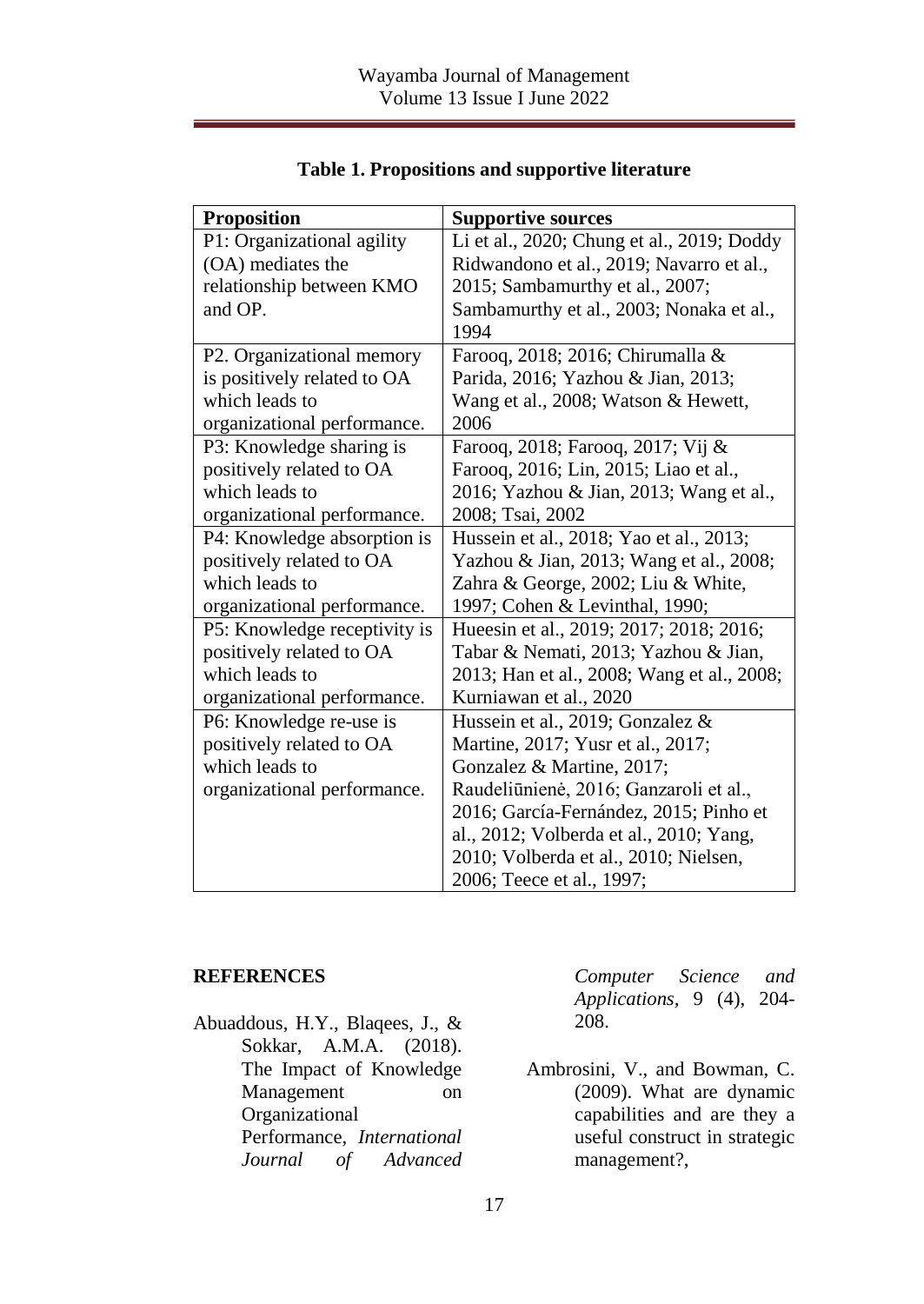*International Journal of Management Reviews* 11(1), 29-49.

- Atthawej, T., Ueasangkomsate, P., & Sudharatana, Y. (2020). A Literature Review and Future Research on Knowledge Management Orientation in Organizations, Joint International Conference on Digital Arts, Media and Technology, Victoria University, 87-90.
- Becerra-Fernandez, I. & Sabherwal, R. (2001). Organizational knowledge management: a contingency perspective, *Journal of Management Information Systems*, 18(1), 23-55.
- Cegarra-Navarro, J. G., Soto-Acosta, P. & Wensley, A. K. (2016). Structured knowledge processes and firm performance: The role of organizational agility, Journal of Business Research, 69(5), 1544- 1549.
- Cegarra-Navarro, J. G., Soto-Acosta, P., & Wensley, A. K. (2016). Structured knowledge processes and firm performance: The role of organizational agility. *Journal of Business Research*, 69(5), 1544- 1549.

Cepeda, G., and Vera, D. (2007). Dynamic capabilities and operational capabilities: A knowledge management perspective. *Journal of Business Research,*60(5), 426-437.

- Cheng, L., & Leong, S. (2017). Knowledge management ecological approach: a cross-discipline case study. *Journal of Knowledge Management*, 21(4), 839– 856.
- Chirumalla, K. and Parida, A. (2016). Understanding knowledge reuse process: a case study in a production maintenance organization, *IUP Journal of Computer Sciences*, 10(1), 25-42.
- Chuang, S.H. (2004). A resourcebased perspective on knowledge management capability and competitive advantage: an empirical investigation, *Expert Systems with Applications*, 27(3), 459-465.
- Chung, T.T., Liang, T.P., Peng, C.H., Chen, D.N. & Sharma, P.N. (2019). Knowledge Creation and Organizational Performance: Moderating and Mediating Processes from an Organizational Agility Perspective," *AIS Transactions on Human-*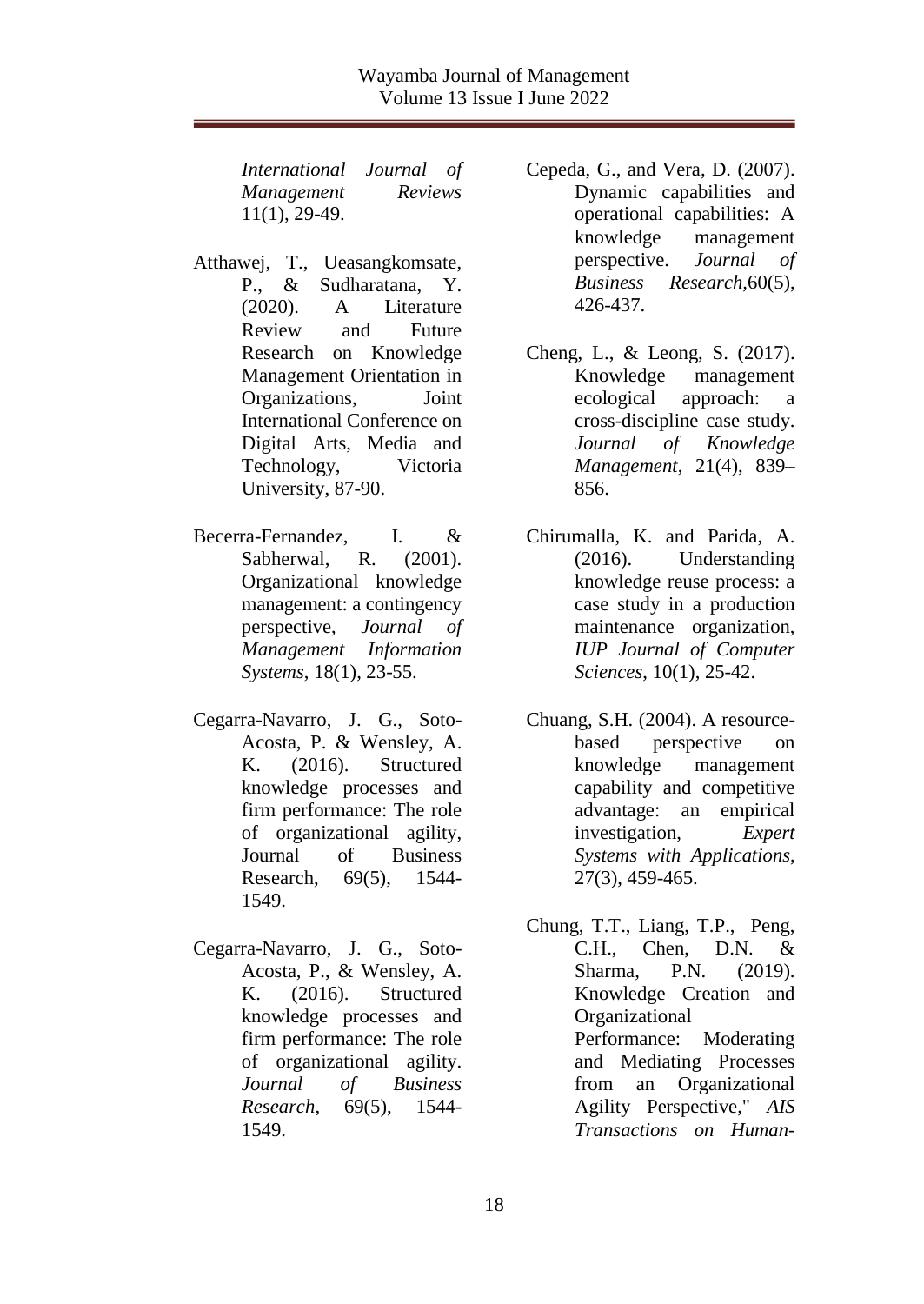*Computer Interaction*, 11(2), 79-106.

- Chung, T.T., Liang, T.P., Peng, C.H., and Chen, D.N. (2012). Knowledge Creation and Financial Firm Performance: Mediating Processes from an Organizational Agility Perspective. System<br>Science 45<sup>th</sup> Hawaii Science  $45<sup>th</sup>$  Hawaii International Conference, 3622-3631.
- Cohen, W. M., & Levinthal, D. A. (1990). Absorptive capacity: A new perspective on learning and innovation. *Administrative Science Quarterly*, 35(1), 128-152.
- Darroch, J. (2005). Knowledge management, innovation and firm performance. *Journal of Knowledge Management*, 9(3), 101- 115.
- Dave, M., Singh, K., Kumar, A. and Kumar, S. (2019), "Knowledge management measures: an empirical investigation of Indian cement industry", *Benchmarking: An International Journal*, 26(3), 734-752.
- Dayan, R., Heising, P. & Matos, F. (2017)," Knowledge management as a factor for the formulation and implementation of

organization strategy Journal of Knowledge Management, 21(2), 308- 329.

- Du Plessis, M. (2005). Drivers of knowledge management in the corporate environment. *International Journal of Information Management*, 25(3), 193-202.
- Du Plessis, M. (2007). The role of knowledge management in innovation. *Journal of Knowledge Management*, 11(4), 20-29.
- Dyer, J.D., Cho, D.S. & Chu, W. (1998). Strategic supplier segmentation: the next 'best practice' in supply chain management", *California Management Review*, 40(2), 57-77.
- Farooq R. & Vij, S. (2018). Linking Entrepreneurial Orientation and Business Performance: Mediating Role of Knowledge Management Orientation*, Pacific Business Review International,* 10(8), 174- 183.
- Farooq, R. & Vij, S. (2020). The Relationship between Entrepreneurial Orientation and Knowledge Management Orientation. IUP Journal of Knowledge Management, 18(3), 23-38.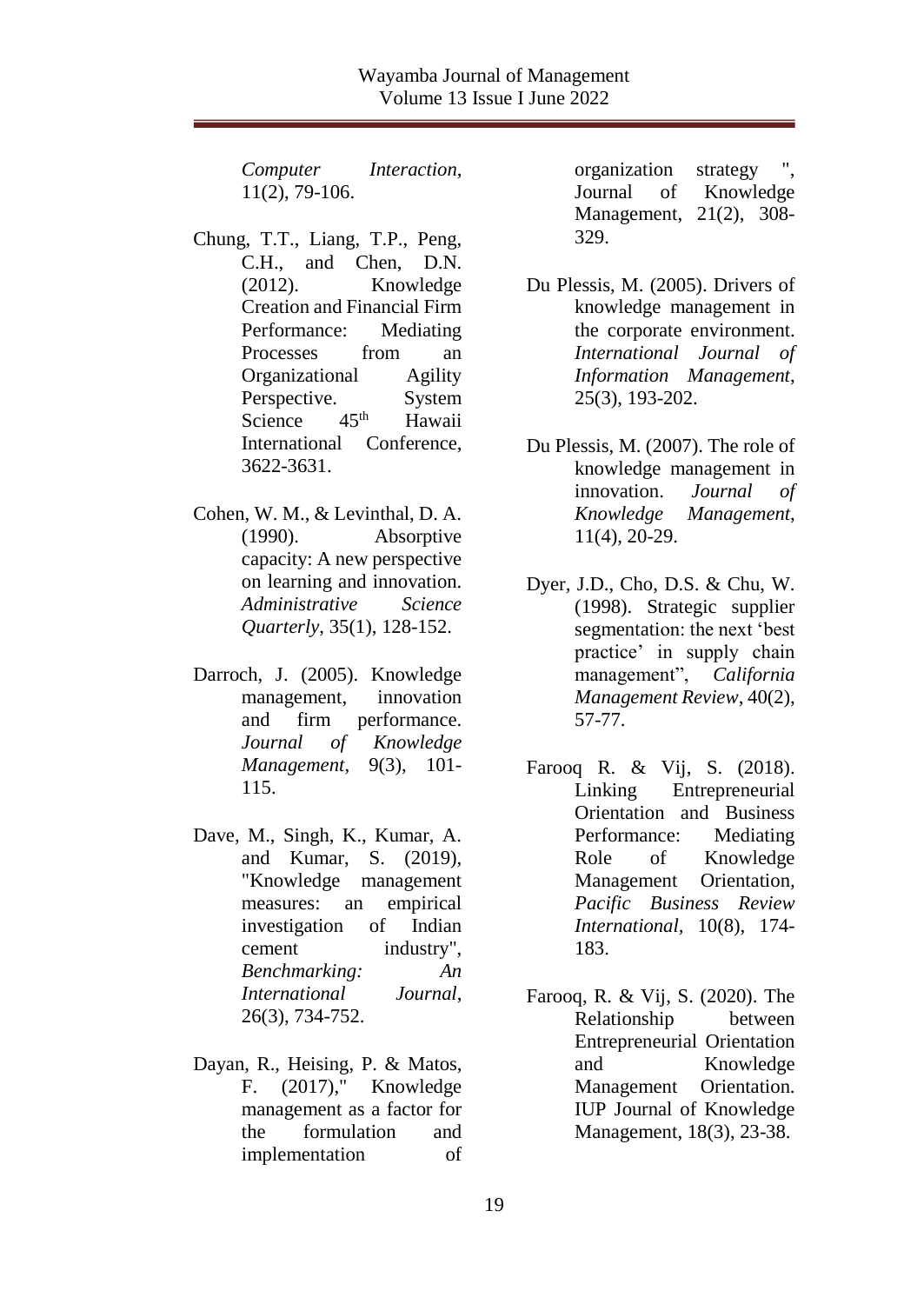- Farooq, R. (2017). Knowledge management strategies: evidence from the past, *International Journal of Applied Business and Economic Research*, 15(9), 413-420.
- Farooq, R. (2018). A conceptual model of knowledge sharing, *International Journal of Innovation Science*, 10(2), 238-260.
- Ganzaroli, A., De Noni, I., Orsi, L., & Belussi, F. (2016). The combined effect of technological relatedness and knowledge utilization on explorative and exploitative invention performance post-M&A. *European Journal of Innovation Management*, 19(2), 167-188.

García-Fernández, M. (2015). How to measure knowledge management: dimensions and model. *VINE Journal of Information and Knowledge Management Systems*, 45(1), 107–125.

Garrido-Moreno, A., & Padilla-Meléndez, A. (2011). Analyzing the impact of knowledge management on CRM success: The mediating effects of organizational factors. *International Journal of*  *Information Management*, 31(5), 437-444.

- Gonzalez, R. V. D., Martins, M. F., & Toledo, J. C. (2014). Mapping the organizational factors that support knowledge management in the Brazilian automotive industry, *Journal of Knowledge Management*, 18(1), 611-630.
- Gonzalez, R.V.D. & Martins, M.F. (2017). Knowledge Management Process: a theoretical-conceptual research, *Journal of Management Production*, 24(2), 248-265.
- Haas, M. R., & Hansen, M. T. (2005). When using knowledge can hurt performance: The value of organizational capabilities in a management consulting company, *Strategic Management Journal*, 26(1), 1-24.
- Han, X., Kwortnik, R. J. Jr, & Wang, C. (2008). Service loyalty: An integrative model and examination across service contexts, *Journal of Service Research*, 11(1), 22–42.
- Hanafizadeh, P., Keating, B. W., & Khedmatgozar, H. R. (2014). A systematic review of Internet banking adoption, *Telematics and*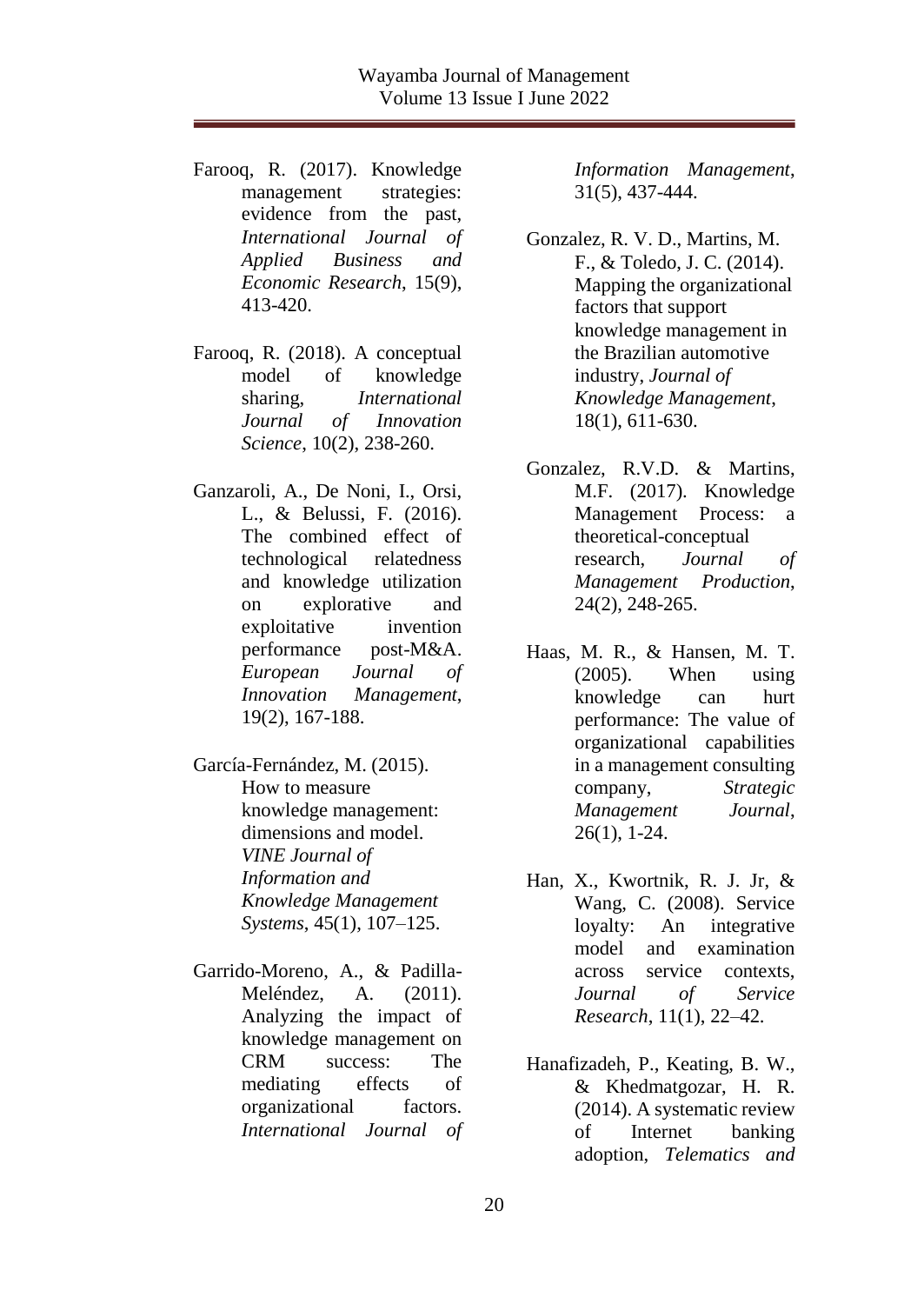*Informatics*, 31(3), 492– 510.

- Hussein, A. S., Rahayu, M., Prabandari, S. P., & Rosita, N. H. (2017). Revisiting the dimensions of knowledge management orientation behavior in Indonesia creative industry, *International Research Journal of Business Studies*, 9(2), 63-73.
- Hussein, A.S. (2018). The Importance of Knowledge Management Orientation Behaviour and Innovation on Business Performance: A Lesson from Indonesia Creative Economy Sector, *Asia-Pacific Management and Business Application,*  7(2), 95-108.
- Hussein, A.S., Rosita, H.H. & Ayuni, R.F. (2019). Knowledge Management Orientation Behaviour and Innovation: A Lesson from Indonesia Creative Economy Sector, *International Journal of Sociotechnology and Knowledge Development*, 11 (1), 183-199.
- Igbinovia, M.O. & Ikenwe, I.J. (2017). Knowledge Management: Processes and Systems, *Journal of Information and Knowledge Management*, 8(3), 26-38.

Jasimuddin, S. M., and Zhang, Z. (2008). The symbiosis mechanism for effective knowledge transfer, *Journal of the Operational Research Society*, 60(5), 706-716.

- Javed, M., Rashid, M. A., Hussain, G., & Ali, H. Y. (2020). The effects of corporate social responsibility on corporate reputation and firm financial performance: Moderating role of responsible leadership, *Corporate Social Responsibility and Environmental Management*, 27(3), 1395- 1409.
- Jayampathi, E. K., De Alwis, A. C. & Razi, M. J. M. (2020). An Overview of Knowledge Management Orientation Literature and Future Directions, Proceedings of the  $11<sup>th</sup>$  International Conference on Business and Information, Faculty of Commerce and Management Studies, University of Kelaniya, Sri Lanka, 132.
- Kakabadse, N. K., Kakabadse, A., & Kouzmin, A. (2003). Reviewing the Knowledge management: Towards taxonomy, *Journal of Knowledge Management*, 7(4), 75-91.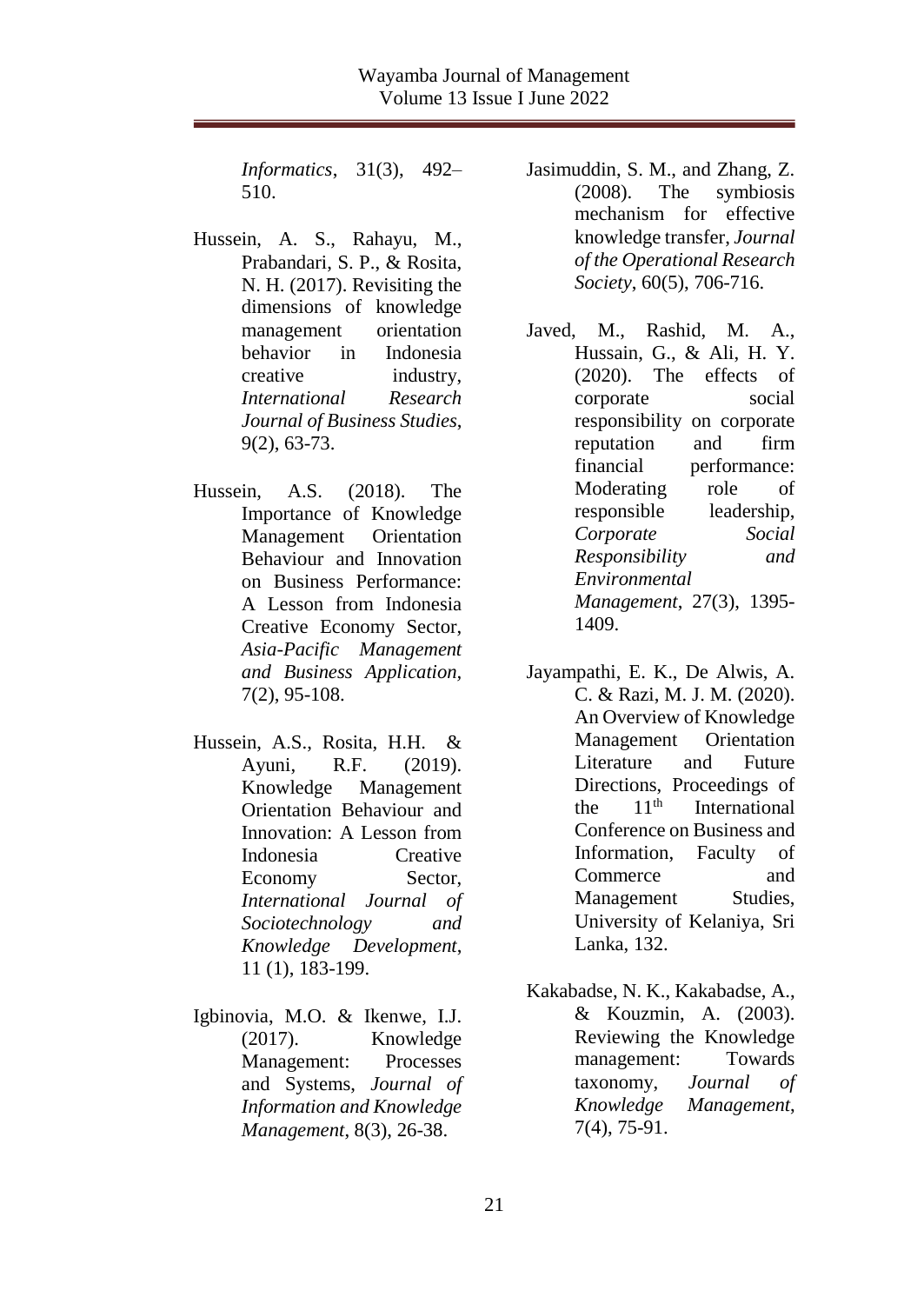Kebede, G. (2010). Knowledge management: an information science perspective, *International Journal of Information Management*, 30(5), 416- 424.

Kitchenham, B., & Charters, S. (2007). Guidelines for performing systematic literature reviews in software engineering, Technical report, Keele University and University of Durham, 5 (2), 1051.

- Krstić, B. & Bojan Petrović, B. (2012). The role of knowledge management in increasing enterprise's innovativeness, *Economics and Organization*, 9(1), 93- 110.
- Kurniawan, R., Budiastuti, D., Hamsal, M. and Kosasih, W. (2020). The impact of balanced agile project management on firm performance: the mediating role of market orientation and strategic agility, *Review of International Business and Strategy*, 30(4), 457- 490.
- Lee, J.N. (2001). The impact of knowledge sharing, organizational capability and partnership quality on IS outsourcing success, *Information &*

*Management*, 38(5), 323- 335.

- Li, L., Lin, J., Turel, O., Liu, P. & Luo, X. R. (2020). The impact of e-commerce capabilities on agricultural firms' performance gains: the mediating role of organizational agility", *Industrial Management & Data Systems*, 120(7), 1265-1286.
- Li, M. & Ye, L.R. (1999). Information technology and firm performance: linking with environmental, strategic and managerial contexts, *Information & Management*, 35(1), 43-51.
- Liao, S.H. & Wu, C.C. (2010). System perspective of knowledge management, organizational learning, and organizational innovation. *Expert Systems with Applications*, 37(2), 1096- 1103.
- Lin, H. F. (2015). Linking knowledge management orientation to balanced scorecard outcomes. *Journal of Knowledge Management*, *19*(6), 1224- 1249.
- Liu, H., Ke, W., Wei, K. K. & Hua, Z. (2012). The impact of IT capabilities on firm performance: The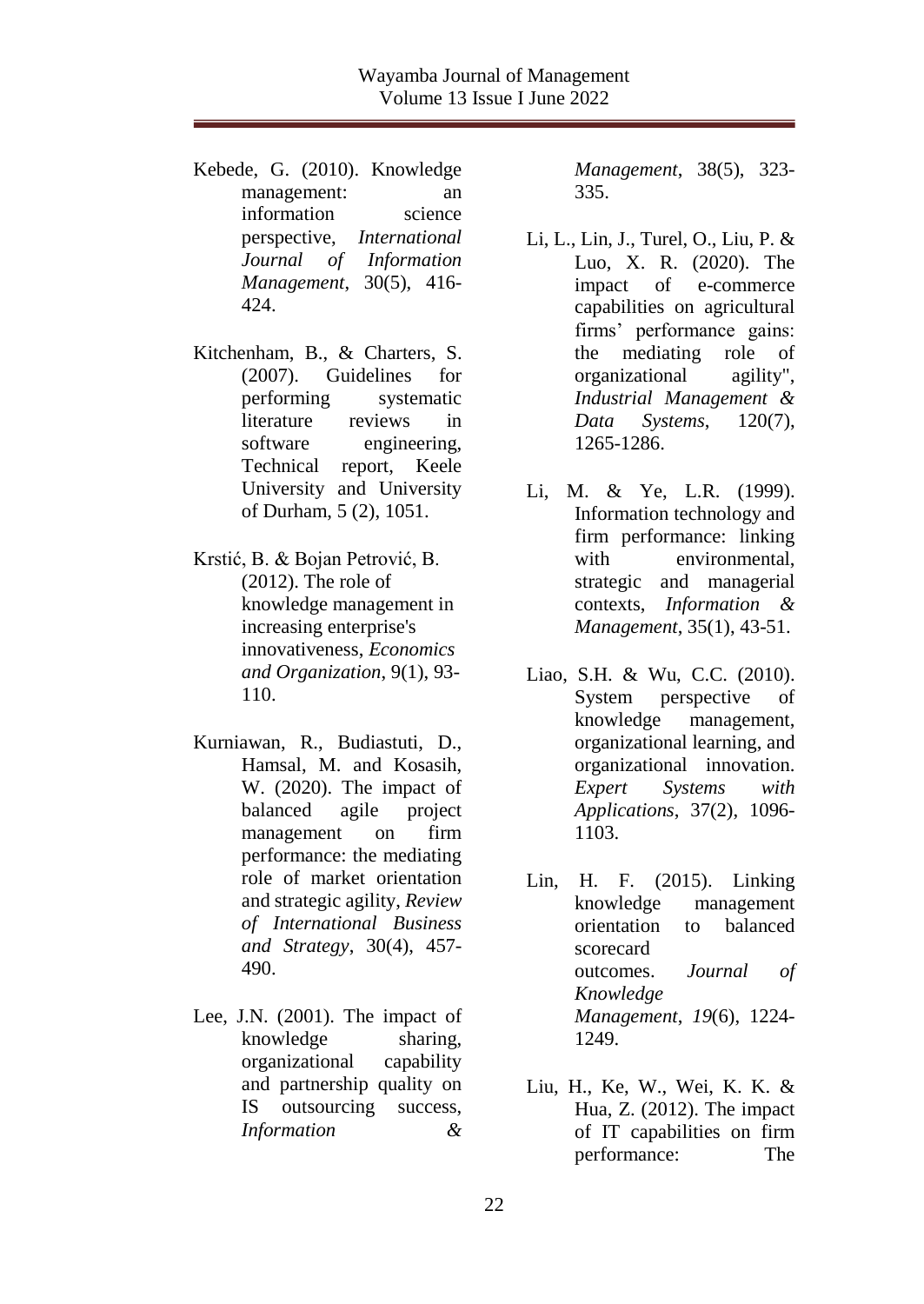mediating roles of absorptive capacity and supply chain agility. Decision Support Systems, 54(3), 1452-1462.

- Liu, H., Song, D., Huang, Q. & Cai, Z. (2014). Knowledge management capability and firm performance: the mediating role of organizational agility, Pacific Asia Conference on Information Systems, 165.
- Lu, Y. & Ramamurthy, K. (2011). Understanding the Link between Information Technology Capability and Organizational Agility: An Empirical Examination, *MIS Quarterly*, 35(4), 931- 954.
- Mills, A. M. & Smith, T. A. (2011). Knowledge management and organizational performance: a decomposed view, *Journal of Knowledge Management*, 15(1), 156- 171.
- Miranda, S. M., Lee, J.N., & Lee, J.H. (2011). Stocks and flows underlying organizations' knowledge management capability: Synergistic versus contingent complementarities over time, *Information & Management*, 48(8), 382- 392.
- Nielsen, A. P. (2006). Understanding dynamic capabilities through knowledge management, *Journal of Knowledge Management*, 10(4), 59–71.
- Nonaka, I., Byosiere, P., Borucki, C. C. & Konno, N. (1994). Organizational knowledge creation theory: A first comprehensive test, *International Business Review*, 3(4), 337-351.
- Overby, E., Bharadwaj, A. & Sambamurthy, V. (2006). Enterprise agility and the enabling role of information technology, *European Journal of Information Systems*, 15(2), 120-131.
- Paswan, A.K. and Wittmann, C.M. (2009). Knowledge management and franchise systems, *Industrial Marketing Management*, 38(2), 173-180.
- Pavlou, P. A., & El Sawy, O. A. (2011). Understanding the Elusive Black Box of Dynamic Capabilities. *Decision Sciences*, 42(1), 239-273.
- Perera, M. H. D. N. & Perera, M. P. S. R. (2020). Relationship between the antecedents of ICT Adoption and the Business Performance of SMEs in the Colombo District, Sri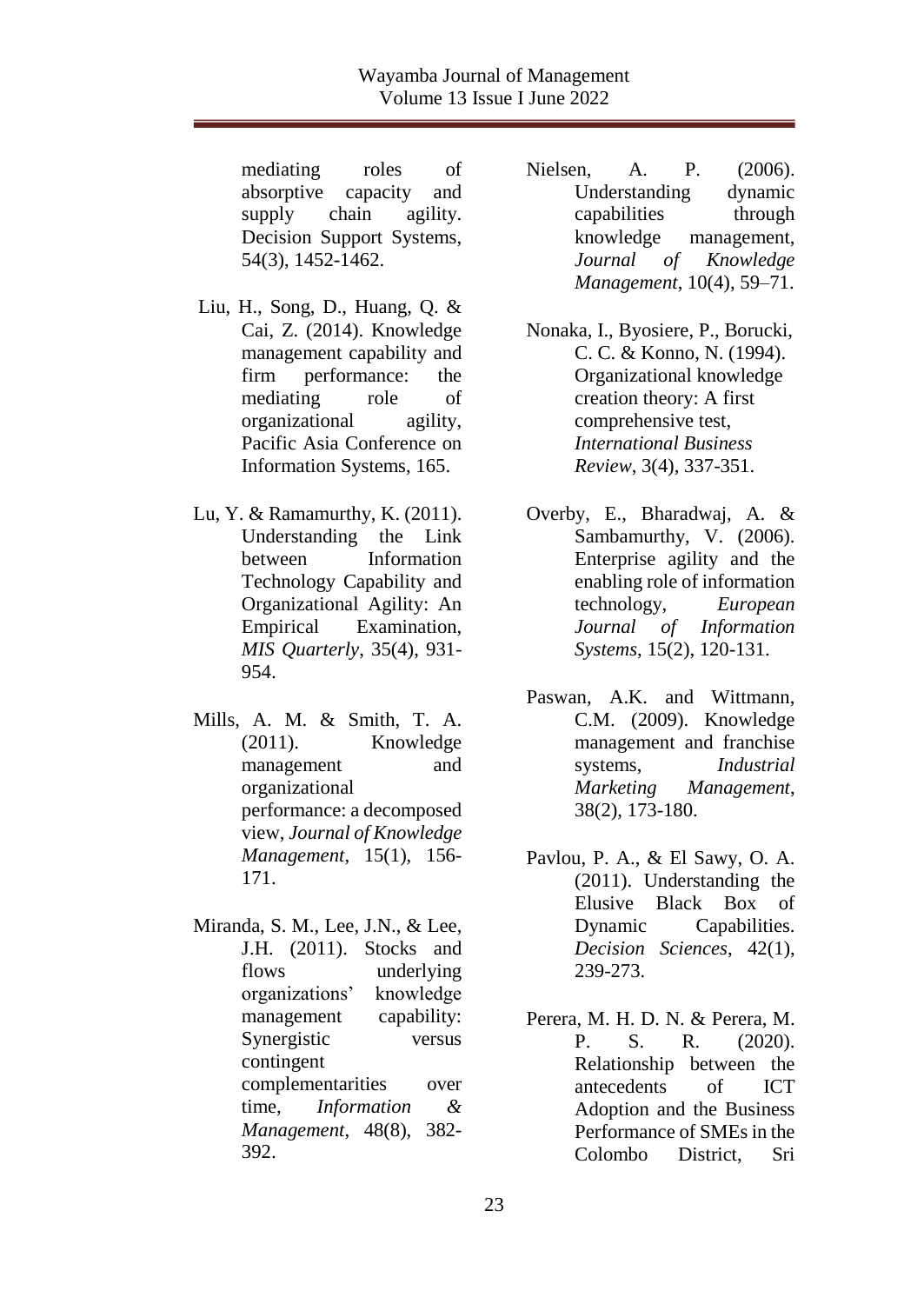Lanka, *Sri Lankan Journal of Entrepreneurshi,.* 2(1), 1- 17.

- Pinho, I., Rego, A., & Cunha, M. P. (2012). Improving knowledge management processes: a hybrid positive approach, *Journal of Knowledge Management*, 16(2), 215-242.
- Raudeliūnienė, J.; Meidutė-Kavaliauskienė, I. & Vileikis, K. (2016). Evaluation of factors determining the efficiency of knowledge sharing process, *Journal of the Knowledge Economy*, 7(4), 842-857.
- Reyes, P. M., Worthington, W. J. & Collins, J. D. (2015). Knowledge Management Enterprise and RFID Systems: Adoption to Supply Chain Performance. *Management Research Review*, 38(1), 44–66.
- Sambamurthy, V., Bharadwaj, A., & Grover, V. (2003). Shaping agility through digital options: Reconceptualizing the role of information technology in contemporary firms, *MIS Quarterly*, 27(2), 237-263.
- Sambamurthy, V., Wei, K.-K., Lim, K., & Lee, D. (2007). IT-enabled organizational agility and firms'

sustainable competitive advantage. In Proceedings of the International Conference on Information Systems. 91.

- Shahrabi, B. (2012). The role of organizational learning and agility in change management in state enterprises: A customeroriented approach, *International Research Journal of Applied and Basic Sciences*, 3(12), 2540–2547.
- Shamim, S., Cang, S. and Yu, H. (2019a). Impact of knowledge-oriented leadership on knowledge management behaviour through employee work attitudes, *The International Journal of Human Resource Management*, 30(16), 1-31.
- Shamim, S., Cang, S. and Yu, H. (2019b). Supervisory orientation, employee goal orientation, and knowledge management among front line hotel employees, *International Journal of Hospitality Management*, 62, 21-32.
- Shamim, S., Zeng, J., Shariq, S.M. and Khan, Z. (2019c). Role of big data management in enhancing big data decision-making capability and quality among Chinese firms: a dynamic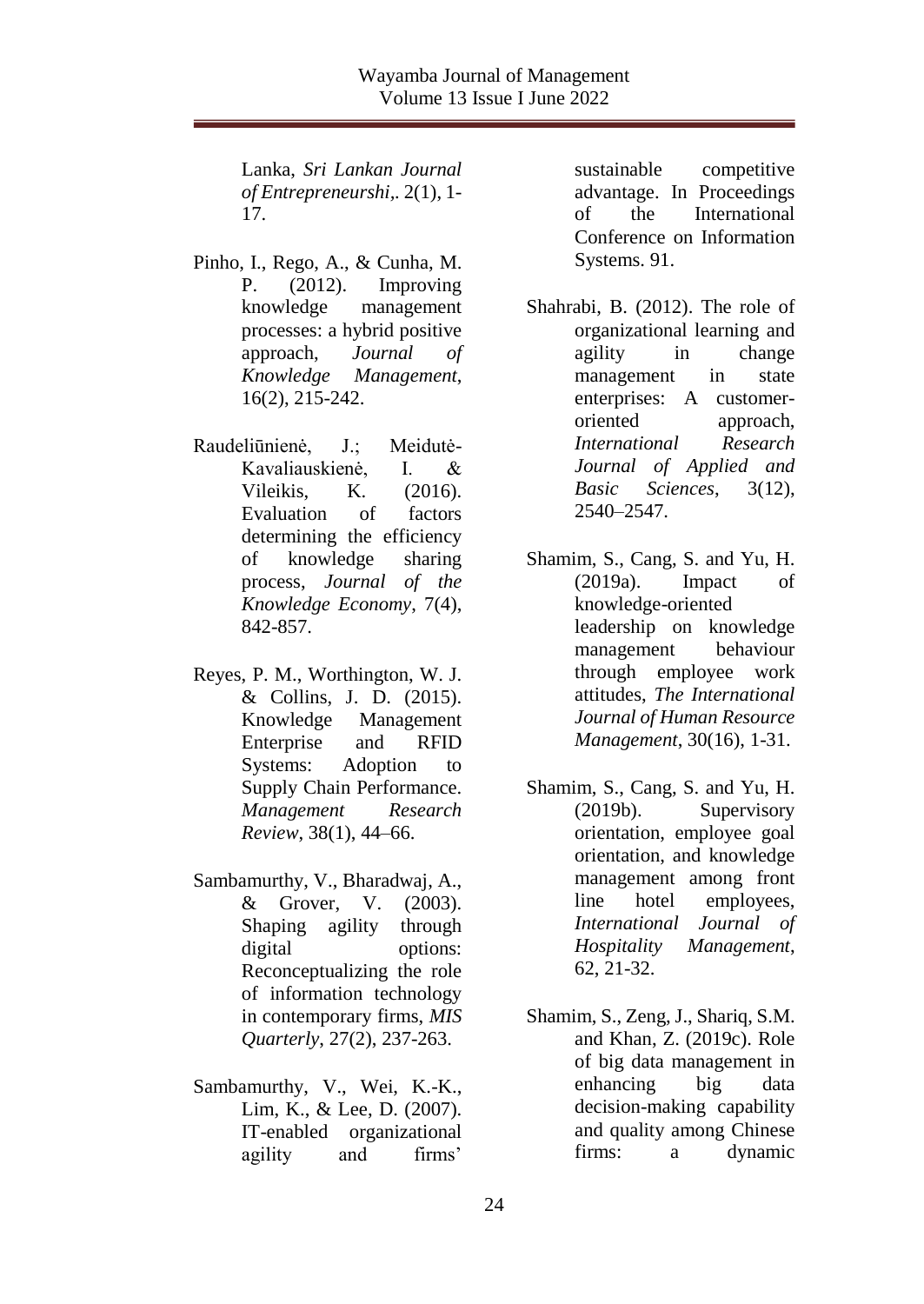| capabilities | view,         |
|--------------|---------------|
| Information  | $\mathcal{X}$ |
| Management,  | 56(6)         |
| 103135.      |               |

- Sher, P. J., and Lee, V. C. (2004). Information technology as a facilitator for enhancing dynamic capabilities through knowledge management, *Information & Management*, 41(8), 933- 945.
- Tabar, H.N. & Nemati, B. (2013). Surveying and Investigation the Effect of Knowledge Management Orientation on Organizational Performance (Case Study: ERISH KHODRO Company), *Asian Journal of Social and Economic Sciences*, 2(3), 46-52.
- Teece, D. J., Pisano, A. & Shuen, A. (1997). Dynamic capabilities and strategic management, *Strategic Management Journal*, 18(7), 509-533.
- Theyel, G. & Hofmann, K.H. (2021). Manufacturing location decisions and organizational agility, *Multinational Business Review*, 29 (2), 166-188.
- Vij, S. & Farooq, R. (2016). Moderating effect of firm size on the relationship between IT orientation and business performance, *IUP*

*Journal of Knowledge Management*, 14(4), 1-19.

- Volberda, H. W., Foss, N. J. & Lyles, M. A. (2010). Absorbing the concept of absorptive capacity: how to realize its potential in the organization field, *Organization Science*, 21(4), 931-951.
- Wang Y., & Lin, J. (2012). An Empirical Study of the Impact of Knowledge Management Orientation on Organizational Performance, *Journal of Convergence Information Technology (JCIT)*, 7(17).
- Wang, C. L., Hult, G. T. M., Ketchen, D. J., Jr. & Ahmed, P. K. (2009). Knowledge management orientation, market orientation, and firm performance: an integration and empirical examination, *Journal of Strategic Marketing*, 17(2), 147-170.
- Wang, C.L. (2008). **Entrepreneurial** Orientation, Learning Orientation, and Firm Performance*, Entrepreneurship: Theory and Practice*, 32 (4) 635- 657.
- Wang, C.L., Ahmed, P.K. and Rafiq, M. (2008). Knowledge management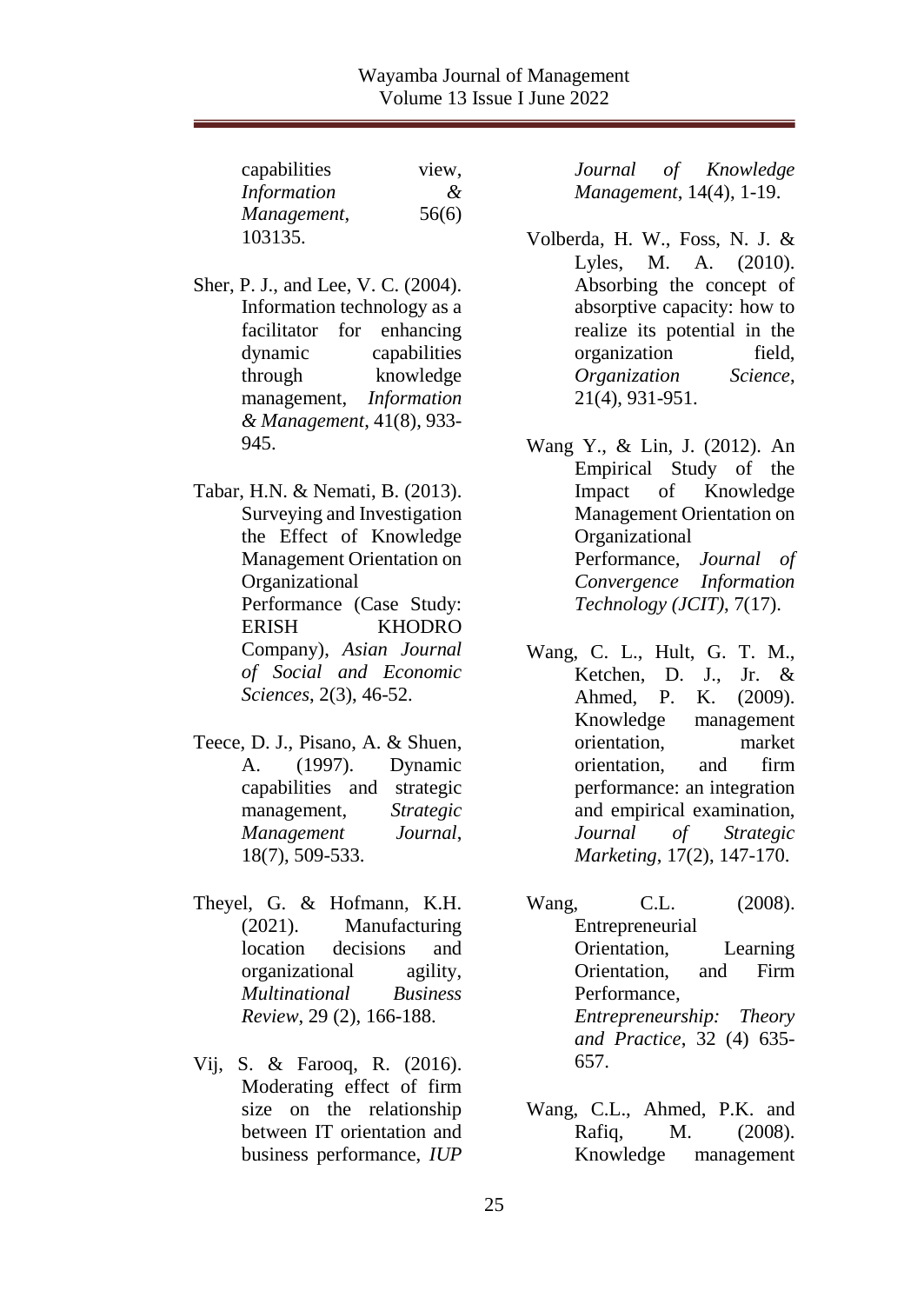orientation: construct development and empirical validation, *European Journal of Information Systems*, 17 (3), 219-235.

Wang, Y., & Lin, J. (2013). An empirical research on knowledge management orientation and organizational performance: The mediating role of organizational innovation, *African Journal of Business Management, 7*, 604–612.

- Wang, Z., & Wang, N. (2012). Knowledge sharing, innovation and firm performance, *Expert Systems with Applications*, 39(10), 8899-8908.
- Wee, J. C. N. & Chua, A. Y. K. (2013). The peculiarities of knowledge management processes in SMEs: the case of Singapore, *Journal of Knowledge Management*, 17(6), 958–972.
- Wilden, R., Gudergan, S. & Lings, I. (2018). The interplay and growth implications of dynamic capabilities and market orientation, *Industrial Marketing Management*, 83, 21-30.
- Williams, R.I. (2018). Measuring family business performance: research trends and suggestions,

*Journal of Family Business Management*, 8(2), 146- 168.

- Yang, J. (2010). The knowledge management strategy and its effect on firm performance: a contingence analysis, *International Journal of Production Economics*, 125(2), 215- 223.
- Yao, Z., Yang, Z., Fisher, G. J., Ma, C. & Fang, E. E. (2013). Knowledge complementarity, knowledge absorp tion effectiveness, and new product performance: The exploration of international joint ventures in China, *International Business Review*, 22(1), 216-227.
- Yazhou, W. & Jian, L. (2013). An empirical research on knowledge management orientation and organizational performance: the mediating role of organizational innovation, *African Journal of Business Management*, 7(8), 604-61.
- Yusr, M. M., Mokhtar, S. S. M., Othman, A. R. & Sulaiman, Y. (2017). Does interaction between TQM practices and knowledge management processes enhance the innovation performance?, *International Journal of*